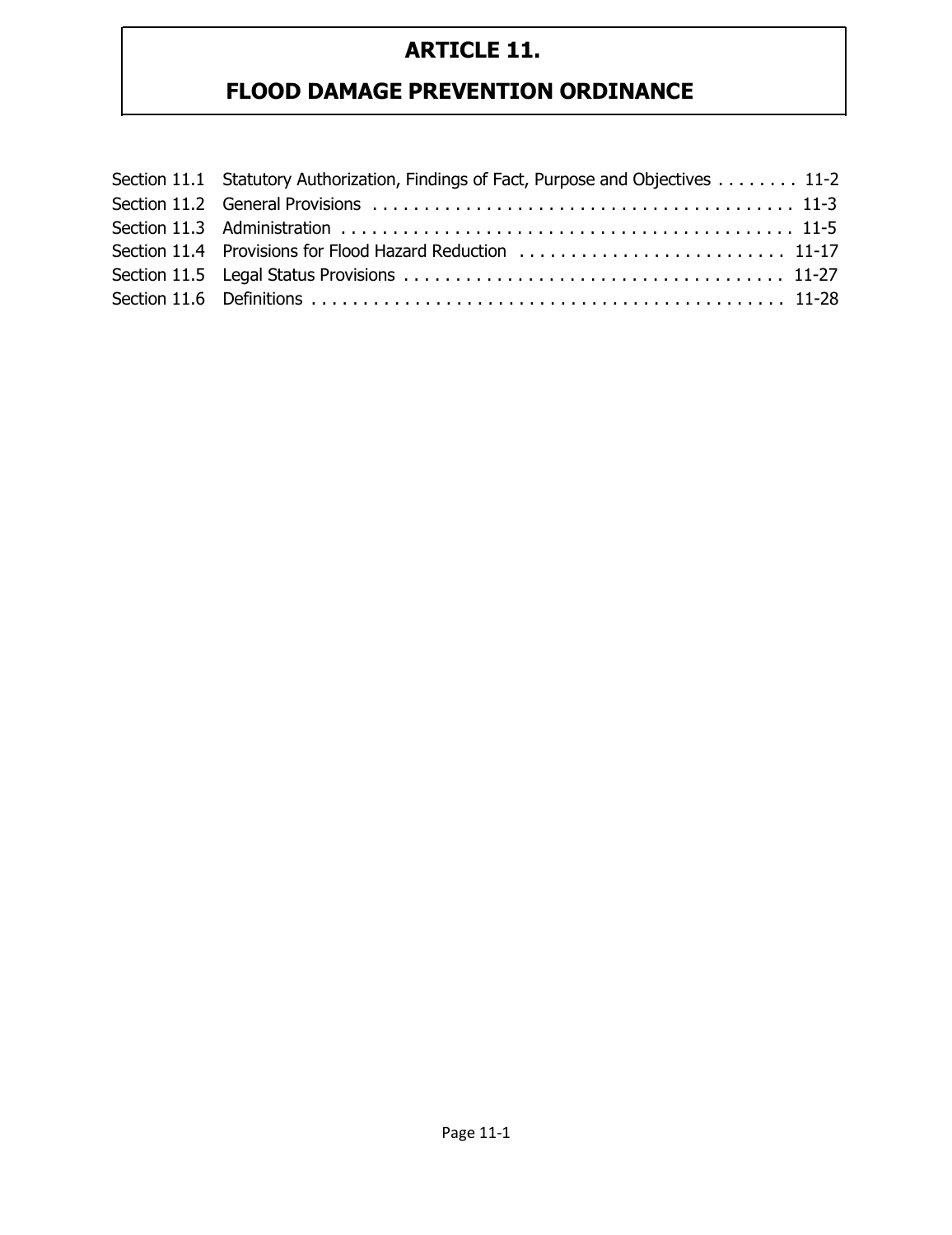### **FLOOD DAMAGE PREVENTION ORDINANCE**

#### **Section 11.1 Statutory Authorization, Findings of Fact, Purpose and Objectives**

#### **11.1.1 Statutory Authorization**

The Legislature of the State of North Carolina has in Part 6, Article 21 of Chapter 143; Parts 3, 5, and 8 of Article 19 of Chapter 160A; and Article 8 of Chapter 160A of the North Carolina General Statutes, delegated to local governmental units the responsibility to adopt regulations designed to promote the public health, safety, and general welfare.

#### **11.1.2 Findings of Fact**

- (A) The flood prone areas within the jurisdiction of Boiling Spring Lakes are subject to periodic inundation which results in loss of life, property, health and safety hazards, disruption of commerce and governmental services, extraordinary public expenditures of flood protection and relief, and impairment of the tax base, all of which adversely affect the public health, safety, and general welfare.
- (B) These flood losses are caused by the cumulative effect of obstructions in floodplains causing increases in flood heights and velocities and by the occupancy in flood prone areas of uses vulnerable to floods or other hazards.

#### **11.1.3 Statement of Purpose**

It is the purpose of this ordinance to promote public health, safety, and general welfare and to minimize public and private losses due to flood conditions within flood prone areas by provisions designed to:

- (A) Restrict or prohibit uses that are dangerous to health, safety, and property due to water or erosion hazards or that result in damaging increases in erosion, flood heights or velocities.
- (B) Require that uses vulnerable to floods, including facilities that serve such uses, be protected against flood damage at the time of initial construction.
- (C) Control the alteration of natural floodplains, stream channels, and natural protective barriers, which are involved in the accommodation of floodwaters.
- (D) Control filling, grading, dredging, and all other development that may increase erosion or flood damage.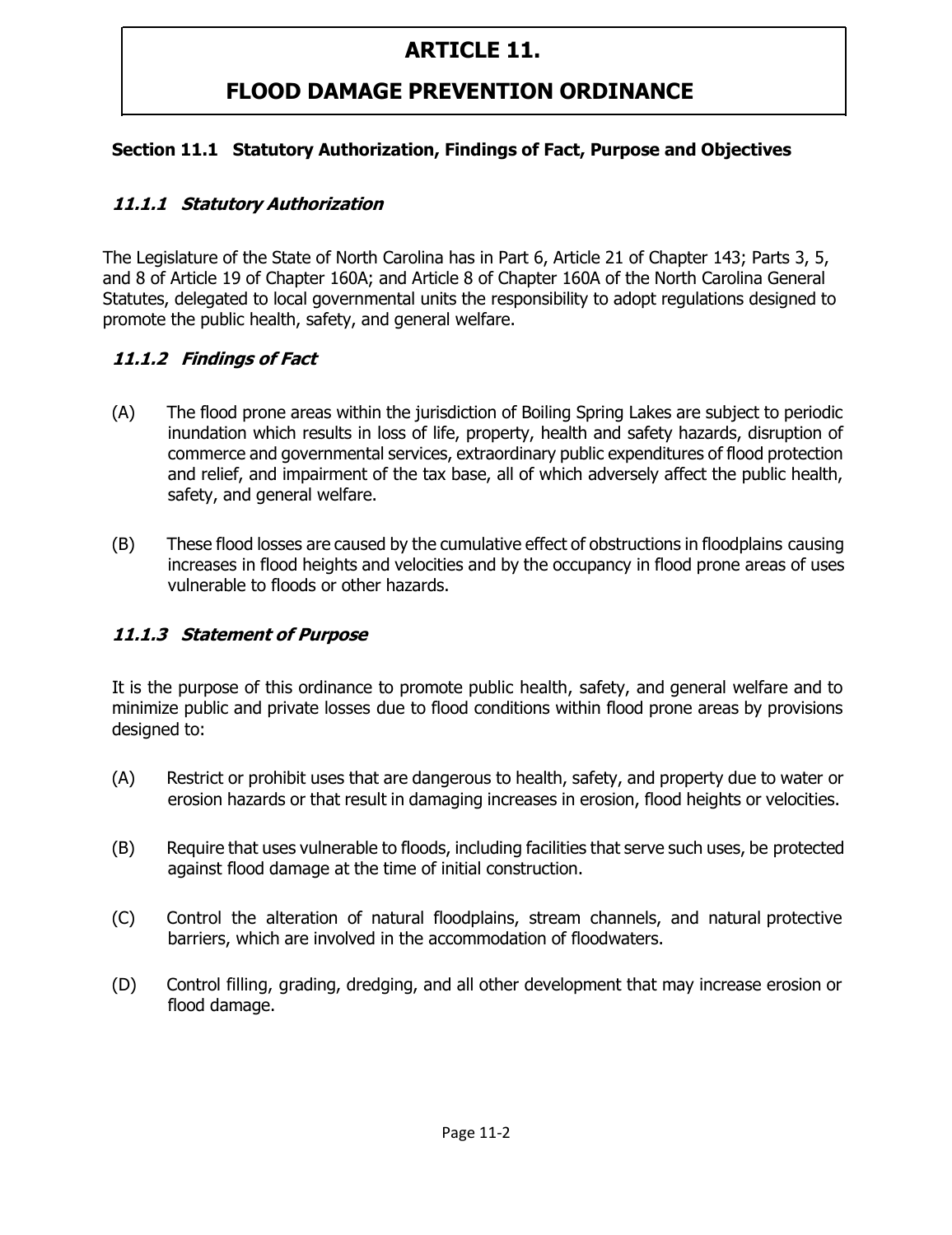# **FLOOD DAMAGE PREVENTION ORDINANCE**

(E) Prevent or regulate the construction of flood barriers that will unnaturally divert flood waters or which may increase flood hazards to other lands.

#### **11.1.4 Objectives**

The objectives of this ordinance are:

- (A) To protect human life and health.
- (B) To minimize expenditure of public money for costly flood control projects.
- (C) To minimize the need for rescue and relief efforts associated with flooding and generally undertaken at the expense of the general public.
- (D) To minimize prolonged business losses and interruptions.
- (E) To minimize damage to public facilities and utilities (i.e., water and gas mains, electric, telephone, cable and sewer lines, streets, and bridges) that are located in flood prone areas.
- (F) To help maintain a stable tax base by providing for the sound use and development of flood prone areas.
- (G) To ensure that potential buyers are aware that property is in a Special Flood Hazard Area.

#### **Section 11.2 General Provisions**

#### **11.2.1 Lands to Which This Ordinance Applies**

This ordinance shall apply to all Special Flood Hazard Areas within the jurisdiction of the City of Boiling Spring Lakes.

#### **11.2.2 Basis for Establishing the Special Flood Hazard Areas**

The Special Flood Hazard Areas are those identified under the Cooperating Technical State (CTS) agreement between the State of North Carolina and FEMA in its FIS dated August 28, 2018 for Brunswick County and associated DFIRM panels, including any digital data developed as part of the FIS, which are adopted by reference and declared a part of this ordinance. Future revisions to the FIS and DFIRM panels that do not change flood hazard data within the jurisdictional authority of the City of Boiling Spring Lakes are also adopted by reference and declared a part of this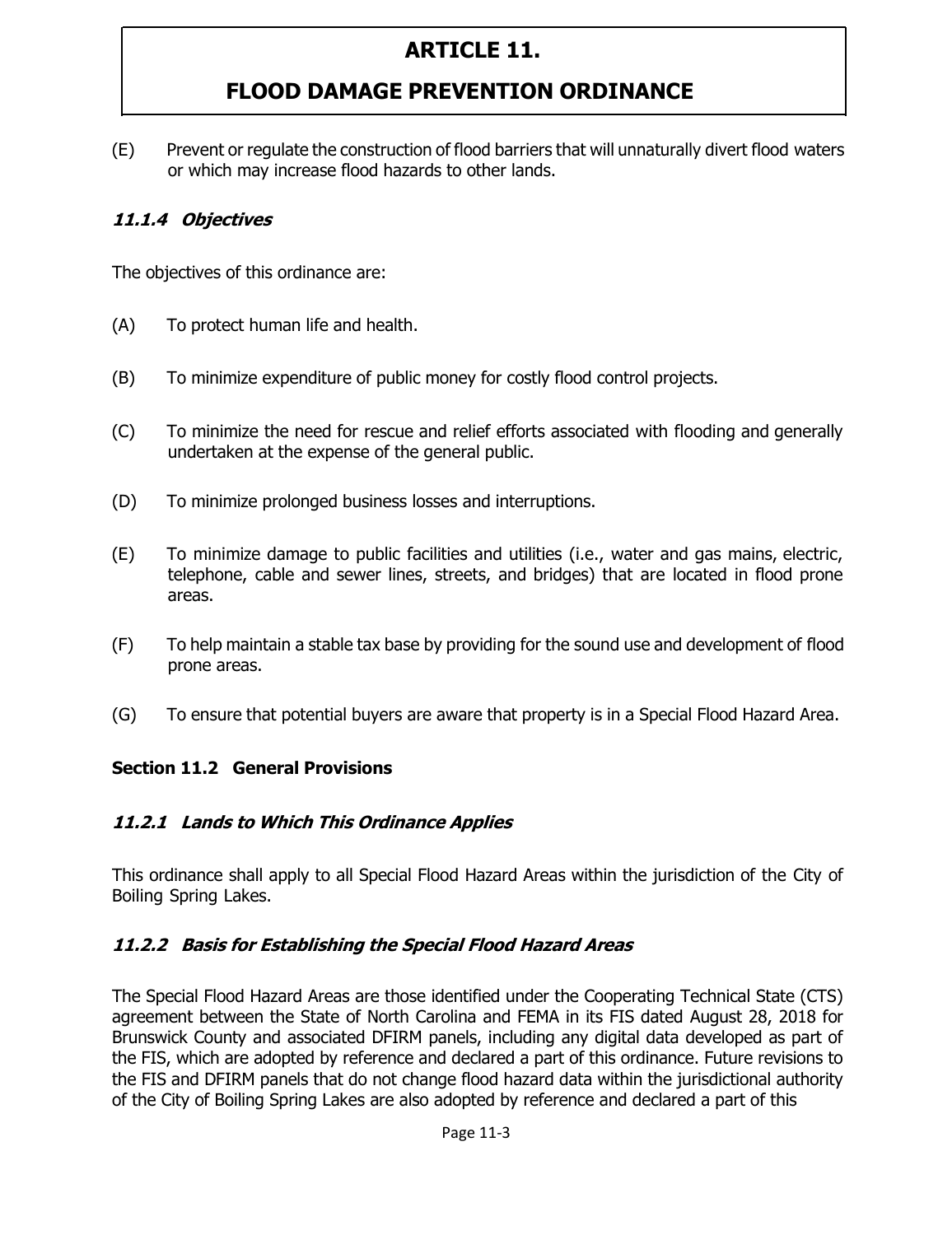# **FLOOD DAMAGE PREVENTION ORDINANCE**

ordinance. Subsequent Letter of Map Revisions (LOMRs) and/or Physical Map Revisions (PMRs) shall be adopted within 3 months.

#### **11.2.3 Establishment of Floodplain Development Permit**

A Floodplain Development Permit shall be required in conformance with the provisions of this ordinance prior to the commencement of any development activities within Special Flood Hazard Areas determined in accordance with Section 11.2.2 of this ordinance.

#### **11.2.4 Compliance**

No structure or land shall hereafter be located, extended, converted, altered, or developed in any way without full compliance with the terms of this ordinance and other applicable regulations.

#### **11.2.5 Abrogation and Greater Restrictions**

This ordinance is not intended to repeal, abrogate, or impair any existing easements, covenants, or deed restrictions. However, where this ordinance and another conflict or overlap, whichever imposes the more stringent restrictions shall prevail.

#### **11.2.6 Interpretation**

In the interpretation and application of this ordinance, all provisions shall be:

- (A) Considered as minimum requirements;
- (B) Liberally construed in favor of the governing body; and
- (C) Deemed neither to limit nor repeal any other powers granted under State statutes.

#### **11.2.7 Warning and Disclaimer of Liability**

The degree of flood protection required by this ordinance is considered reasonable for regulatory purposes and is based on scientific and engineering consideration. Larger floods can and will occur. Actual flood heights may be increased by man-made or natural causes. This ordinance does not imply that land outside the Special Flood Hazard Areas or uses permitted within such areas will be free from flooding or flood damages. This ordinance shall not create liability on the part of the City of Boiling Spring Lakes or by any officer or employee thereof for any flood damages that result from reliance on this ordinance or any administrative decision lawfully made hereunder.

#### **11.2.8 Penalties for Violation**

Violation of the provisions of this ordinance or failure to comply with any of its requirements, including violation of conditions and safeguards established in connection with grants of variance or special exceptions, shall constitute a Class 1 misdemeanor pursuant to NC G.S. § 143-215.58. Any person who violates this ordinance or fails to comply with any of its requirements shall, upon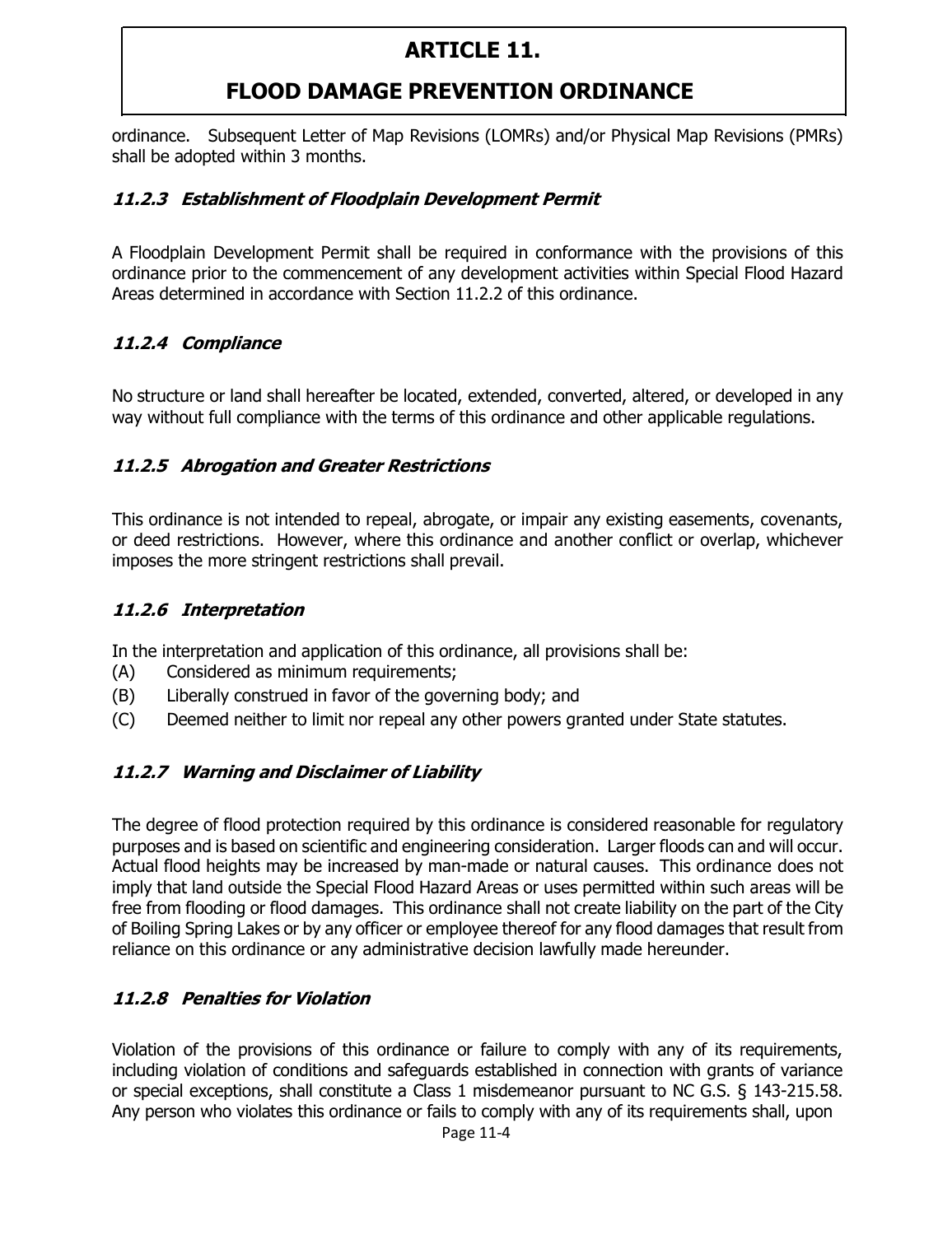# **FLOOD DAMAGE PREVENTION ORDINANCE**

conviction thereof, be fined not more than \$100.00 or imprisoned for not more than thirty (30) days, or both. Each day such violation continues shall be considered a separate offense. Nothing herein contained shall prevent the City of Boiling Spring Lakes from taking such other lawful action as is necessary to prevent or remedy any violation.

#### **Section 11.3 Administration**

#### **11.3.1 Designation of Floodplain Administrator**

The UDO Administrator or his or her designee, hereinafter referred to as the "Floodplain Administrator", is hereby appointed to administer and implement the provisions of this ordinance. In instances where the Floodplain Administrator receives assistance from others to complete tasks to administer and implement this ordinance, the Floodplain Administrator shall be responsible for the coordination and community's overall compliance with the National Flood Insurance Program and the provisions of this ordinance.

#### **11.3.2 Floodplain Development Application, Permit and Certification Requirements**

- (A) Application Requirements. Application for a Floodplain Development Permit shall be made to the Floodplain Administrator prior to any development activities located within Special Flood Hazard Areas. The following items shall be presented to the Floodplain Administrator to apply for a floodplain development permit:
	- (1) A plot plan drawn to scale which shall include, but shall not be limited to, the following specific details of the proposed floodplain development:
		- (a) The nature, location, dimensions, and elevations of the area of development/disturbance; existing and proposed structures, utility systems, grading/pavement areas, fill materials, storage areas, drainage facilities, and other development.
		- (b) The boundary of the Special Flood Hazard Area as delineated on the FIRM or other flood map as determined in Section 11.2.2 or a statement that the entire lot is within the Special Flood Hazard Area.
		- (c) Flood zone(s) designation of the proposed development area as determined on the FIRM or other flood map as determined in Section 11.2.2.
		- (d) The boundary of the floodway(s) or non-encroachment area(s) as determined in Section 11.2.2.
		- (e) The Base Flood Elevation (BFE) where provided as set forth in Section 11.2.2; Section 11.3.3 (K) & (L); or Section 11.4.4.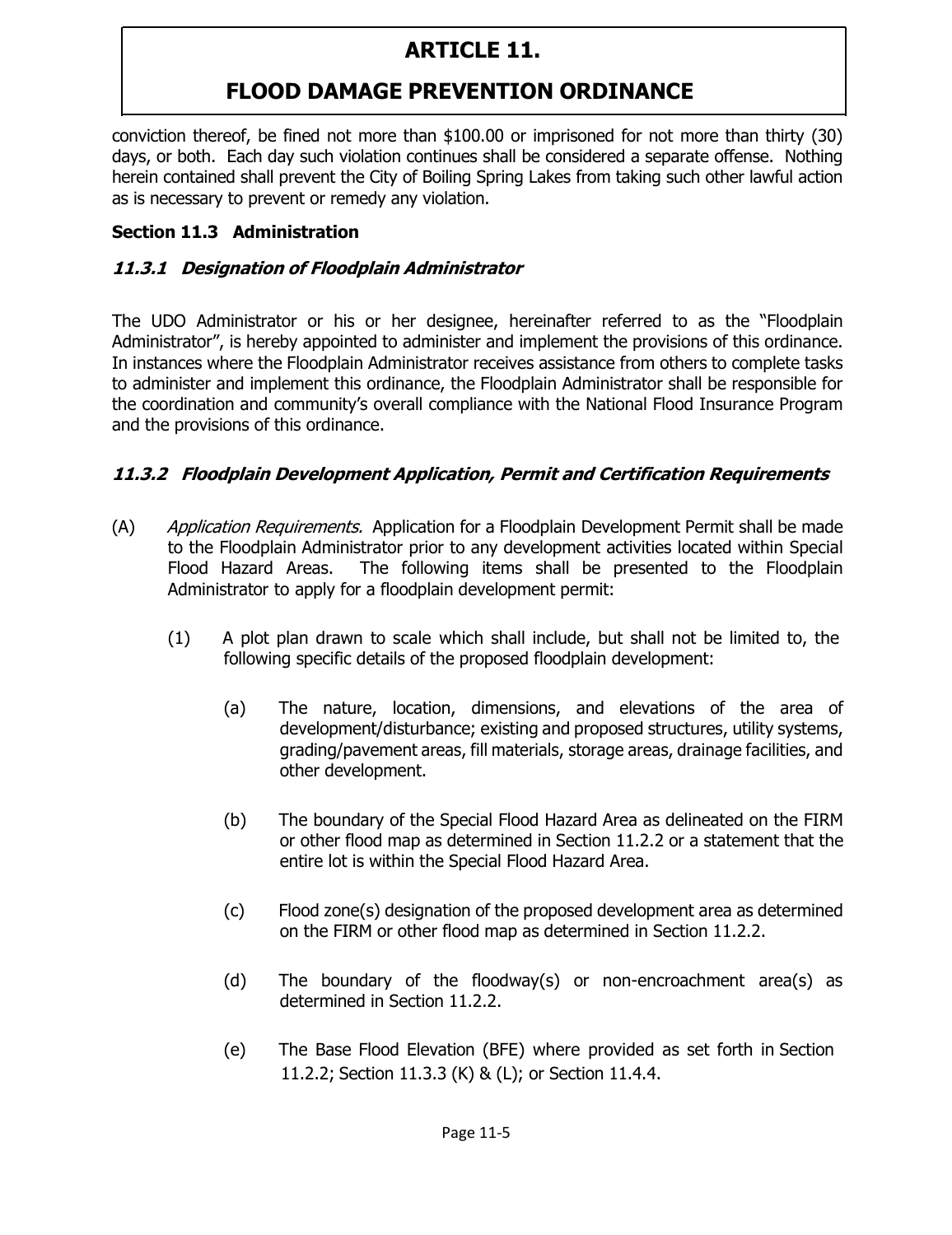- (f) The old and new location of any watercourse that will be altered or relocated as a result of proposed development.
- (g) The certification of the plot plan by a registered land surveyor or professional engineer.
- (2) Proposed elevation, and method thereof, of all development within a Special Flood Hazard Area including but not limited to:
	- (a) Elevation in relation to NAVD 1988 of the proposed reference level (including basement) of all structures.
	- (b) Elevation in relation to NAVD 1988 to which any non-residential structure in Zone AE, A or AO will be flood-proofed.
	- (c) Elevation in relation to NAVD 1988 to which any proposed utility systems will be elevated or floodproofed.
- (3) If floodproofing, a Floodproofing Certificate (FEMA Form 086-0-34) with supporting data and an operational plan that includes, but is not limited to, installation, exercise, and maintenance of floodproofing measures.
- (4) A Foundation Plan, drawn to scale, which shall include details of the proposed foundation system to ensure all provisions of this ordinance are met. These details include but are not limited to:
	- (a) The proposed method of elevation, if applicable (i.e., fill, solid foundation perimeter wall, solid backfilled foundation, open foundation on columns/posts/piers/piles/shear walls).
	- (b) Openings to facilitate equalization of hydrostatic flood forces on walls in accordance with Section 11.4.2 (D)(3), when solid foundation perimeter walls are used in Zones A, AO, AE, AH, or A99.
- (5) Usage details of any enclosed areas below the regulatory flood protection elevation.
- (6) Plans and/or details for the protection of public utilities and facilities such as sewer, gas, electrical, and water systems to be located and constructed to minimize flood damage.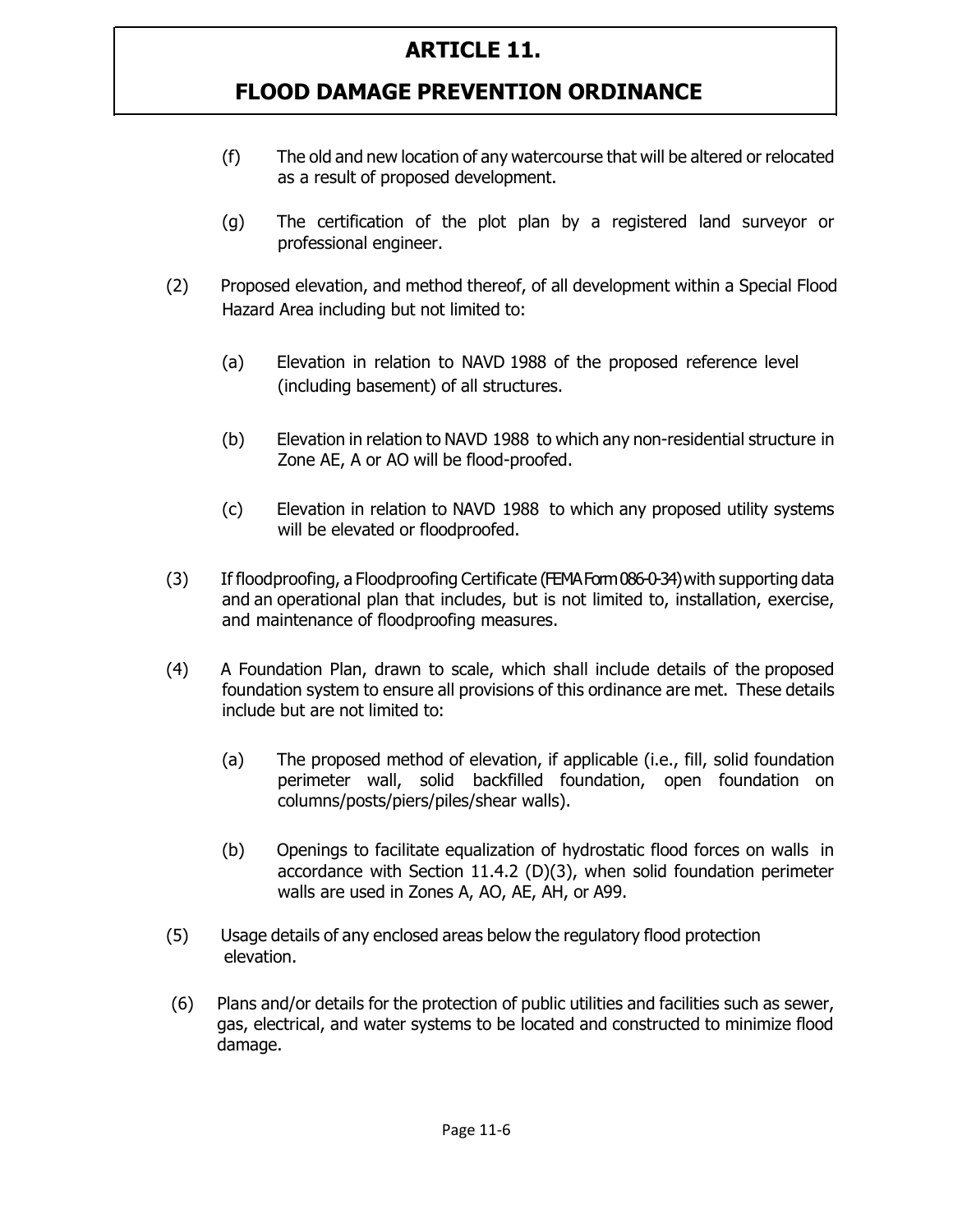- (7) Copies of all other Local, State and Federal permits required prior to floodplain development permit issuance (Wetlands, Endangered Species, Erosion and Sedimentation Control, Riparian Buffers, Mining, etc.).
	- (8) Documentation for placement of Recreational Vehicles and/or Temporary Structures, when applicable, to ensure Section 11.4.2 (F) & (G) of this ordinance are met.
	- (9) A description of proposed watercourse alteration or relocation, when applicable, including an engineering report on the effects of the proposed project on the flood- carrying capacity of the watercourse and the effects to properties located both upstream and downstream; and a map (if not shown on plot plan) showing the location of the proposed watercourse alteration or relocation.
- (B) Permit Requirements. The Floodplain Development Permit shall include, but not be limited to:
	- (1) A description of the development to be permitted under the floodplain development permit.
	- (2) The Special Flood Hazard Area determination for the proposed development per available data specified in Section 11.2.2.
	- (3) The regulatory flood protection elevation required for the reference level and all attendant utilities.
	- (4) The regulatory flood protection elevation required for the protection of all public utilities.
	- (5) All certification submittal requirements with timelines.
	- (6) A statement that no fill material or other development shall encroach into the floodway or non-encroachment area of any watercourse, as applicable.
	- (7) The flood openings requirements, if in Zones A, AO, AE, AH, or A99.
	- (8) Limitations of below BFE enclosure uses (if applicable). (i.e., parking, building access and limited storage only).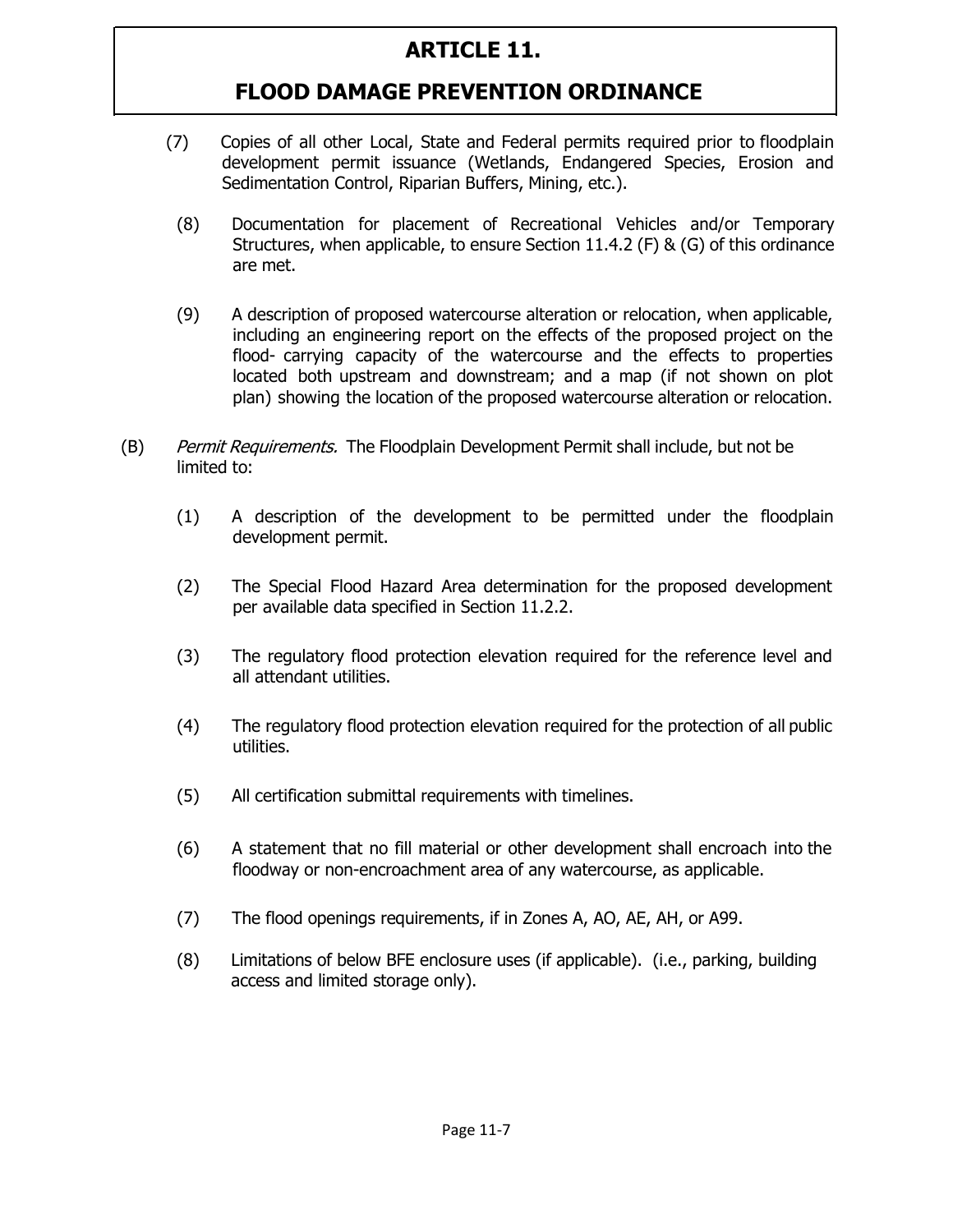- (C) Certification Requirements. (1) Elevation Certificates.
	- (a) An Elevation Certificate (FEMA Form 086-0-33) is required prior to the actual start of any new construction. It shall be the duty of the permit holder to submit to the Floodplain Administrator a certification of the elevation of the reference level, in relation to NAVD 1988. The Floodplain Administrator shall review the certificate data submitted. Deficiencies detected by such review shall be corrected by the permit holder prior to the beginning of construction. Failure to submit the certification or failure to make required corrections shall be cause to deny a floodplain development permit.
	- (b) An Elevation Certificate (FEMA Form 086-0-33) is required after the reference level is established. Within seven (7) calendar days of establishment of the reference level elevation, it shall be the duty of the permit holder to submit to the Floodplain Administrator a certification of the elevation of the reference level, in relation to NAVD 1988. Any work done within the seven (7) day calendar period and prior to submission of the certification shall be at the permit holder's risk. The Floodplain Administrator shall review the certificate data submitted. Deficiencies detected by such review shall be corrected by the permit holder immediately and prior to further work being permitted to proceed. Failure to submit the certification or failure to make required corrections shall be cause to issue a stop-work order for the project.
	- (c) A final Finished Construction Elevation Certificate (FEMA Form 086-0-33) is required after construction is completed and prior to Certificate of Compliance/Occupancy issuance. It shall be the duty of the permit holder to submit to the Floodplain Administrator a certification of final as-built construction of the elevation of the reference level and all attendant utilities. The Floodplain Administrator shall review the certificate data submitted. Deficiencies detected by such review shall be corrected by the permit holder immediately and prior to Certificate of Compliance/Occupancy issuance. In some instances, another certification may be required to certify corrected as-built construction. Failure to submit the certification or failure to make required corrections shall be cause to withhold the issuance of a Certificate of Compliance/Occupancy. The Finished Construction Elevation Certificate certifier shall provide at least 2 photographs showing the front and rear of the building taken within 90 days from the date of certification. The photographs must be taken with views confirming the building description and diagram number provided in Section A of the form. To the extent possible, these photographs should show the entire building including foundation. If the building has split-level or multi-level areas, provide at least 2 additional photographs showing side views of the building. In addition, when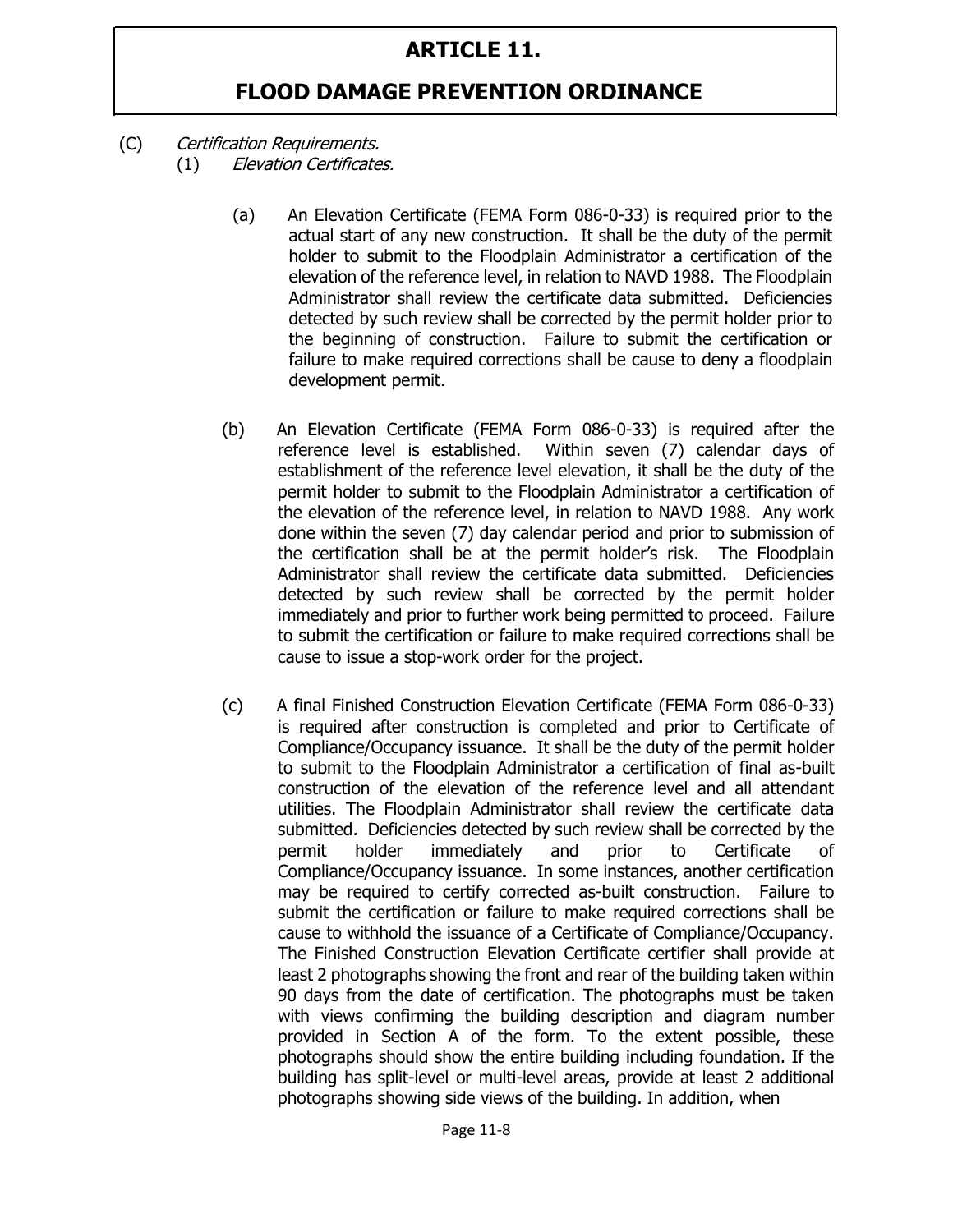#### **FLOOD DAMAGE PREVENTION ORDINANCE**

applicable, provide a photograph of the foundation showing a representative example of the flood openings or vents. All photographs must be in color and measure at least  $3'' \times 3''$ . Digital photographs are acceptable.

- (2) Floodproofing Certificate.
	- (a) If non-residential floodproofing is used to meet the Regulatory Flood Protection Elevation requirements, a Floodproofing Certificate (FEMA Form 086-0-34), with supporting data, an operational plan, and an inspection and maintenance plan are required prior to the actual start of any new construction. It shall be the duty of the permit holder to submit to the Floodplain Administrator a certification of the floodproofed design elevation of the reference level and all attendant utilities, in relation to NAVD 1988. Floodproofing certification shall be prepared by or under the direct supervision of a professional engineer or architect and certified by same. The Floodplain Administrator shall review the certificate data, the operational plan, and the inspection and maintenance plan. Deficiencies detected by such review shall be corrected by the applicant prior to permit approval. Failure to submit the certification or failure to make required corrections shall be cause to deny a Floodplain Development Permit. Failure to construct in accordance with the certified design shall be cause to withhold the issuance of a Certificate of Compliance/Occupancy.
	- (b) A final Finished Construction Floodproofing Certificate (FEMA Form 086-0- 34), with supporting data, an operational plan, and an inspection and maintenance plan are required prior to the issuance of a Certificate of Compliance/Occupancy. It shall be the duty of the permit holder to submit to the Floodplain Administrator a certification of the floodproofed design elevation of the reference level and all attendant utilities, in relation to NAVD 1988. Floodproofing certificate shall be prepared by or under the direct supervision of a professional engineer or architect and certified by same. The Floodplain Administrator shall review the certificate data, the operational plan, and the inspection and maintenance plan. Deficiencies detected by such review shall be corrected by the applicant prior to Certificate of Occupancy. Failure to submit the certification or failure to make required corrections shall be cause to deny a Floodplain Development Permit. Failure to construct in accordance with the certified design shall be cause to deny a Certificate of Compliance/Occupancy.
	- (3) If a manufactured home is placed within Zone A, AE, AH, AO, or A99 and the elevation of the chassis is more than 36 inches in height above grade, an engineered foundation certification is required per Section 11.4.2 (C).
	- (4) If a watercourse is to be altered or relocated, a description of the extent of watercourse alteration or relocation; a professional engineer's certified report on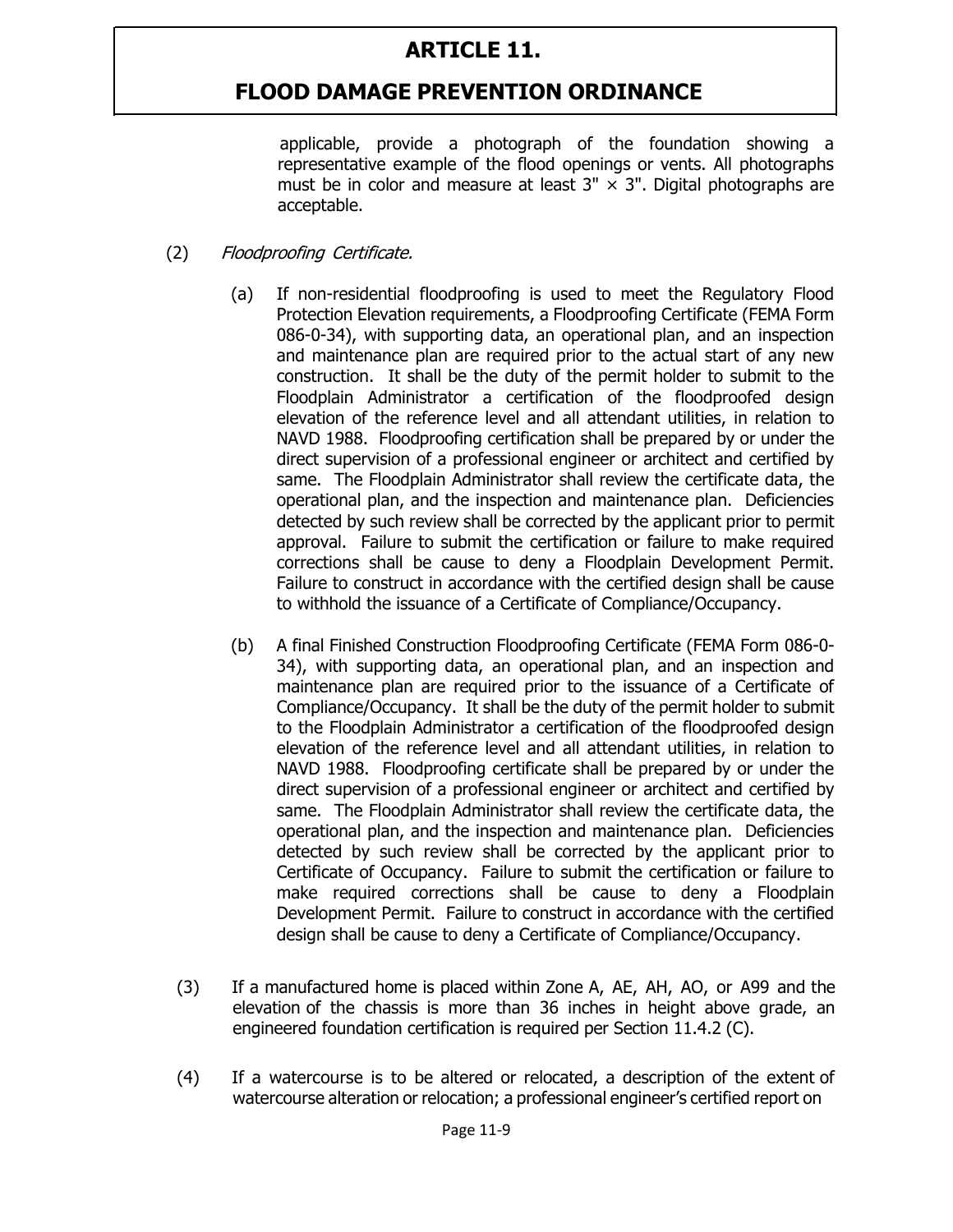# **FLOOD DAMAGE PREVENTION ORDINANCE**

the effects of the proposed project on the flood-carrying capacity of the watercourse and the effects to properties located both upstream and downstream; and a map showing the location of the proposed watercourse alteration or relocation shall all be submitted by the permit applicant prior to issuance of a floodplain development permit.

- (5) Certification Exemptions. The following structures, if located within Zone A, AE, AH, AO, A99, are exempt from the elevation/floodproofing certification requirements specified in Section 11.3.2  $(C)(1)$  &  $(2)$ :
	- (a) Recreational Vehicles meeting requirements of Section 11.4.2 (F)(1)
	- (b) Temporary Structures meeting requirements of Section 11.4.2 (G)
	- (c) Accessory Structures less than 150 square feet meeting requirements of Section 11.4.2 (H)
- (C) Determinations for existing buildings and structures.
	- (1) For applications for building permits to improve buildings and structures, including alterations, movement, enlargement, replacement, repair, change of occupancy, additions, rehabilitations, renovations, substantial improvements, repairs of substantial damage, and any other improvement of or work on such buildings and structures, the Floodplain Administrator, in coordination with the appropriate Building Official, shall:
		- (a) Estimate the market value, or require the applicant to obtain an appraisal of the market value prepared by a qualified independent appraiser, of the building or structure before the start of construction of the proposed work; in the case of repair, the market value of the building or structure shall be the market value before the damage occurred and before any repairs are made;
		- (b) Compare the cost to perform the improvement, the cost to repair a damaged building to its pre-damaged condition, or the combined costs of improvements and repairs, if applicable, to the market value of the building or structure;
		- (c) Determine and document whether the proposed work constitutes substantial improvement or repair of substantial damage; and
		- (c) Notify the applicant if it is determined that the work constitutes substantial improvement or repair of substantial damage and that compliance with the flood resistant construction requirements of the NC Building Code and this ordinance is required.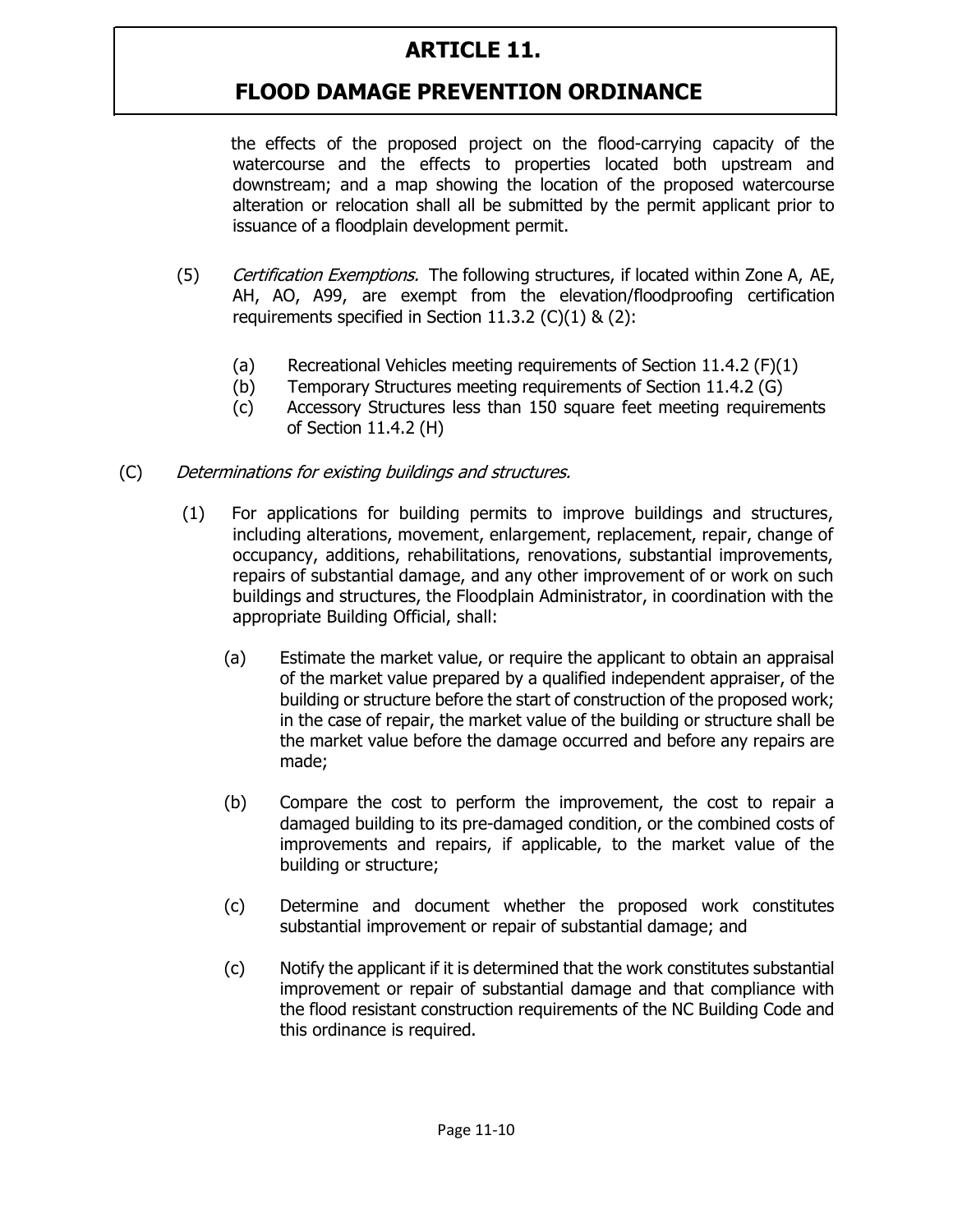## **FLOOD DAMAGE PREVENTION ORDINANCE**

#### **11.3.3 Duties and Responsibilities of the Floodplain Administrator**

The Floodplain Administrator shall perform, but not be limited to, the following duties:

- (A) Review all floodplain development applications and issue permits for all proposed development within Special Flood Hazard Areas to assure that the requirements of this ordinance have been satisfied.
- (B) Review all proposed development within Special Flood Hazard Areas to assure that all necessary local, state and federal permits have been received, including Section 404 of the Federal Water Pollution Control Act Amendments of 1972, 33 U.S.C. 1334.
- (C) Notify adjacent communities and the North Carolina Department of Crime Control and Public Safety, Division of Emergency Management, State Coordinator for the National Flood Insurance Program prior to any alteration or relocation of a watercourse, and submit evidence of such notification to the Federal Emergency Management Agency (FEMA).
- (D) Assure that maintenance is provided within the altered or relocated portion of said watercourse so that the flood-carrying capacity is not diminished.
- (E) Prevent encroachments into floodways and non-encroachment areas unless the certification and flood hazard reduction provisions of Section 11.4.5 are met.
- (F) Obtain actual elevation (in relation to NAVD 1988) of the reference level (including basement) and all attendant utilities of all new or substantially improved structures, in accordance with Section 11.3.2 (C).
- (G) Obtain actual elevation (in relation to NAVD 1988) to which all new and substantially improved structures and utilities have been floodproofed, in accordance with Section 11.3.2 (C).
- (H) Obtain actual elevation (in relation to NAVD 1988) of all public utilities in accordance with Section 11.3.2 (C).
- (I) When floodproofing is utilized for a particular structure, obtain certifications from a registered professional engineer or architect in accordance with Section 11.3.2 (C) and Section 11.4.2 (B).
- (J) Where interpretation is needed as to the exact location of boundaries of the Special Flood Hazard Areas (for example, where there appears to be a conflict between a mapped boundary and actual field conditions), make the necessary interpretation. The person contesting the location of the boundary shall be given a reasonable opportunity to appeal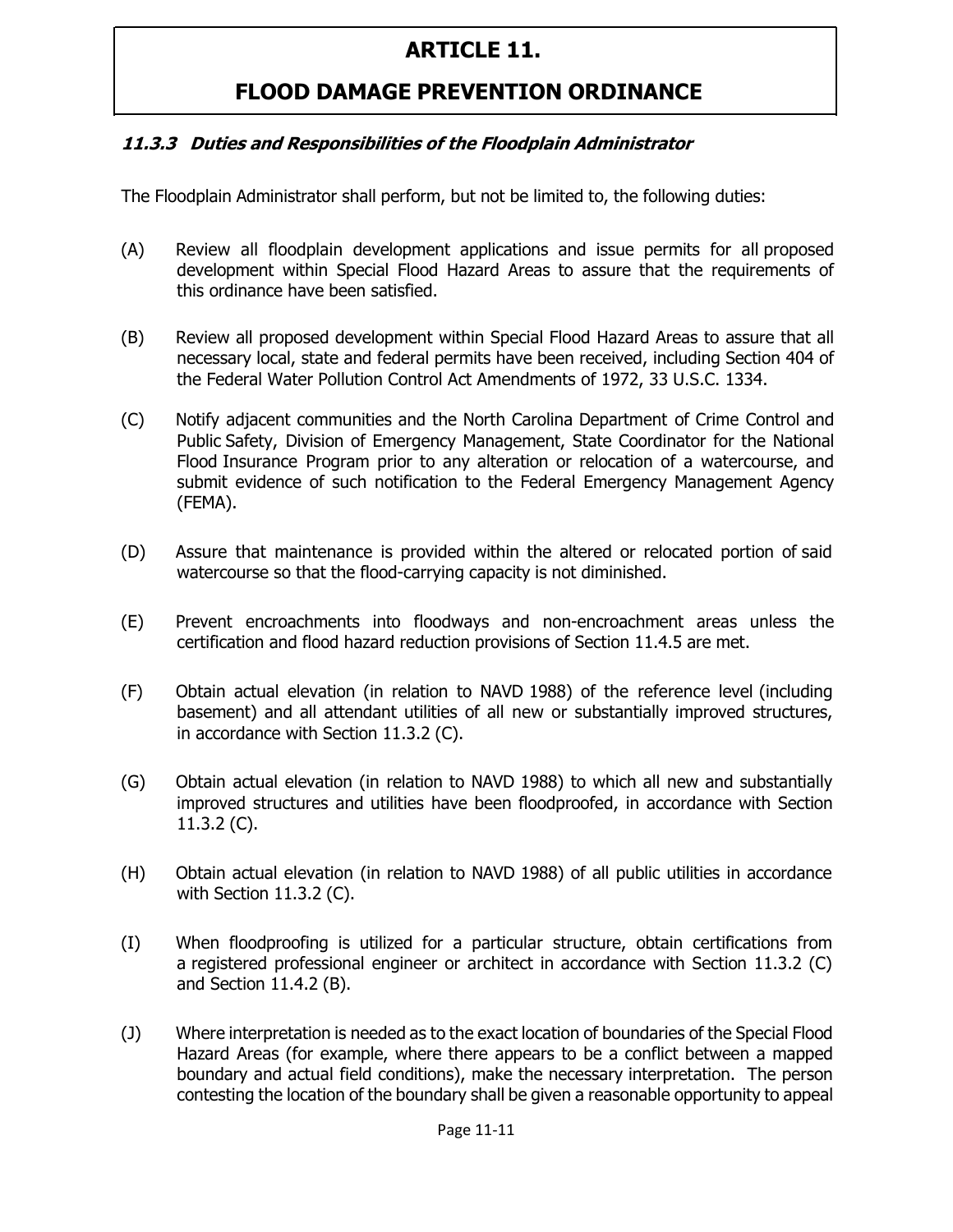#### **FLOOD DAMAGE PREVENTION ORDINANCE**

the interpretation as provided in this article.

- (K) When Base Flood Elevation (BFE) data has not been provided in accordance with Section 11.2.2 obtain, review, and reasonably utilize any Base Flood Elevation (BFE) data, along with floodway data or non-encroachment area data available from a Federal, State, or other source, including data developed pursuant to Section 11.4.3 (B)(2), in order to administer the provisions of this ordinance.
- (L) When Base Flood Elevation (BFE) data is provided but no floodway nor nonencroachment area data has been provided in accordance with Section 11.2.2, obtain, review, and reasonably utilize any floodway data or non-encroachment area data available from a Federal, State, or other source in order to administer the provisions of this ordinance.
- (M) When the lowest floor and the lowest adjacent grade of a structure or the lowest ground elevation of a parcel in a Special Flood Hazard Area is above the BFE, advise the property owner of the option to apply for a Letter of Map Amendment (LOMA) from FEMA. Maintain a copy of the LOMA issued by FEMA in the floodplain development permit file.
- (N) Permanently maintain all records that pertain to the administration of this ordinance and make these records available for public inspection.
- (O) Make on-site inspections of work in progress. As the work pursuant to a floodplain development permit progresses, the Floodplain Administrator shall make as many inspections of the work as may be necessary to ensure that the work is being done according to the provisions of the local ordinance and the terms of the permit. In exercising this power, the Floodplain Administrator has a right, upon presentation of proper credentials, to enter on any premises within the jurisdiction of the community at any reasonable hour for the purposes of inspection or other enforcement action.
- (P) Issue stop-work orders as required. Whenever a building or part thereof is being constructed, reconstructed, altered, or repaired in violation of this ordinance, the Floodplain Administrator may order the work to be immediately stopped. The stopwork order shall be in writing and directed to the person doing the work. The stopwork order shall state the specific work to be stopped, the specific reason(s) for the stoppage, and the condition(s) under which the work may be resumed. Violation of a stop-work order constitutes a misdemeanor.
- (Q) Revoke floodplain development permits as required. The Floodplain Administrator may revoke and require the return of the floodplain development permit by notifying the permit holder in writing stating the reason(s) for the revocation. Permits shall be revoked for any substantial departure from the approved application, plans, or specifications; for refusal or failure to comply with the requirements of State or local laws; or for false statements or misrepresentations made in securing the permit. Any floodplain development permit mistakenly issued in violation of an applicable State or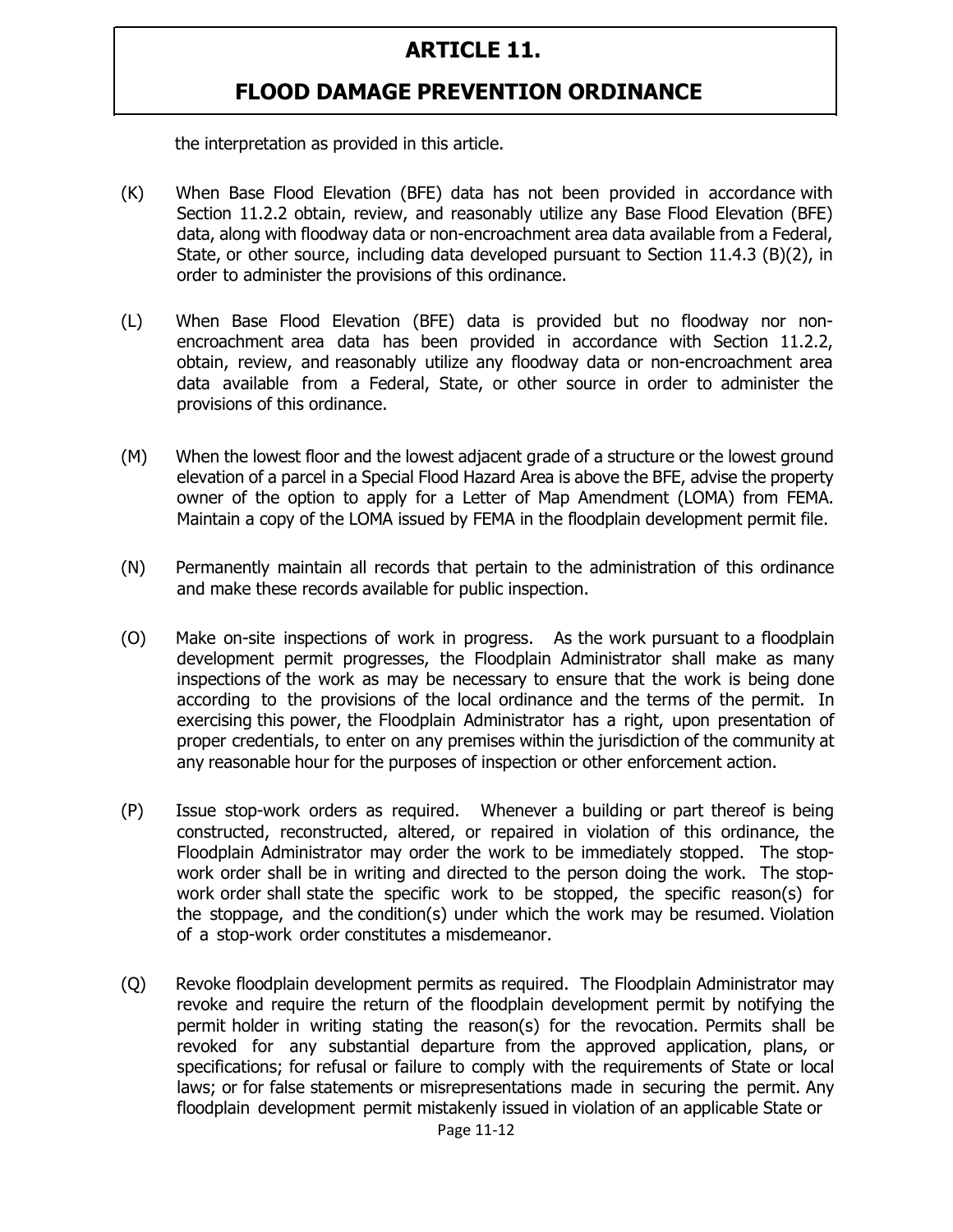# **FLOOD DAMAGE PREVENTION ORDINANCE**

local law may also be revoked.

- (R) Make periodic inspections throughout all special flood hazard areas within the jurisdiction of the community. The Floodplain Administrator and each member of his or her inspections department shall have a right, upon presentation of proper credentials, to enter on any premises within the territorial jurisdiction of the department at any reasonable hour for the purposes of inspection or other enforcement action.
- (S) Follow through with corrective procedures of Section 11.3.4.
- (T) Review, provide input, and make recommendations for variance requests.
- (U) Maintain a current map repository to include, but not limited to, the FIS Report, FIRM and other official flood maps and studies adopted in accordance with Section 11.2.2 of this ordinance, including any revisions thereto including Letters of Map Change, issued by FEMA. Notify State and FEMA of mapping needs.
- (V) Coordinate revisions to FIS reports and FIRMs, including Letters of Map Revision Based on Fill (LOMR-F) and Letters of Map Revision (LOMR).

#### **11.3.4 Corrective Procedures**

- (A) Violations to be Corrected. When the Floodplain Administrator finds violations of applicable State and local laws, it shall be his or her duty to notify the owner or occupant of the building of the violation. The owner or occupant shall immediately remedy each of the violations of law cited in such notification.
- (B) Actions in Event of Failure to Take Corrective Action. If the owner of a building or property shall fail to take prompt corrective action, the Floodplain Administrator shall give the owner written notice, by certified or registered mail to the owner's last known address or by personal service, stating:
	- (1) That the building or property is in violation of the Flood Damage Prevention Ordinance.
	- (2) That a hearing will be held before the Floodplain Administrator at a designated place and time, not later than ten (10) days after the date of the notice, at which time the owner shall be entitled to be heard in person or by counsel and to present arguments and evidence pertaining to the matter.
	- (3) That following the hearing, the Floodplain Administrator may issue an order to alter, vacate, or demolish the building; or to remove fill as appears appropriate.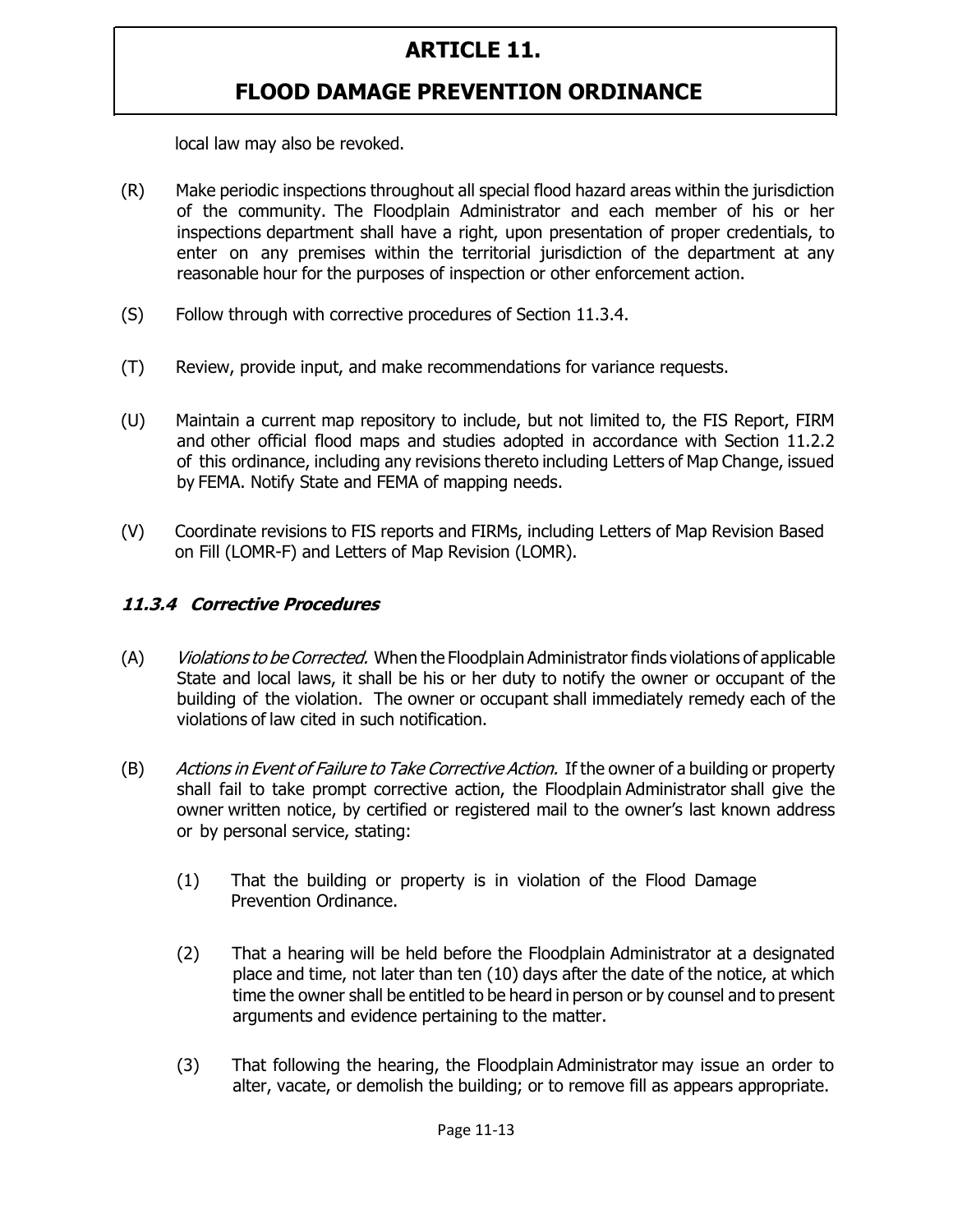## **FLOOD DAMAGE PREVENTION ORDINANCE**

- (C) Order to Take Corrective Action. If, upon a hearing held pursuant to the notice prescribed above, the Floodplain Administrator shall find that the building or development is in violation of the Flood Damage Prevention Ordinance, they shall issue an order in writing to the owner, requiring the owner to remedy the violation within a specified time period, not less than 60 calendar days, nor more than 180 calendar days. Where the Floodplain Administrator finds that there is imminent danger to life or other property, they may order that corrective action be taken in such lesser period as may be feasible.
- (D) *Appeal.* Any owner who has received an order to take corrective action may appeal the order to the Board of Adjustment by giving notice of appeal in writing to the Floodplain Administrator and the clerk within ten days following issuance of the final order. In the absence of an appeal, the order of the Floodplain Administrator shall be final. The Board of Adjustment shall hear an appeal within a reasonable time and may affirm, modify and affirm, or revoke the order.
- (E) Failure to Comply with Order. If the owner of a building or property fails to comply with an order to take corrective action for which no appeal has been made or fails to comply with an order of Board of Adjustment following an appeal, the owner shall be guilty of a Class 1 misdemeanor pursuant to NC G.S. § 143-215.58 and shall be punished at the discretion of the court.

#### **11.3.5 Variance Procedures**

- (A) The Board of Adjustment as established by the City of Boiling Spring Lakes shall hear and decide requests for variances from the requirements of this ordinance.
- (B) Variances may be issued for:
	- (1) The repair or rehabilitation of historic structures upon the determination that the proposed repair or rehabilitation will not preclude the structure's continued designation as a historic structure and that the variance is the minimum necessary to preserve the historic character and design of the structure.
	- (2) Functionally dependent facilities if determined to meet the definition as stated in Section 11.6 of this ordinance, provided provisions of Section 11.3.5 (I)(2), (3), and (5) have been satisfied, and such facilities are protected by methods that minimize flood damages.
	- (3) Any other type of development, provided it meets the requirements stated in this section.
- (D) In passing upon variances, the Board of Adjustment shall consider all technical evaluations, all relevant factors, all standards specified in other sections of this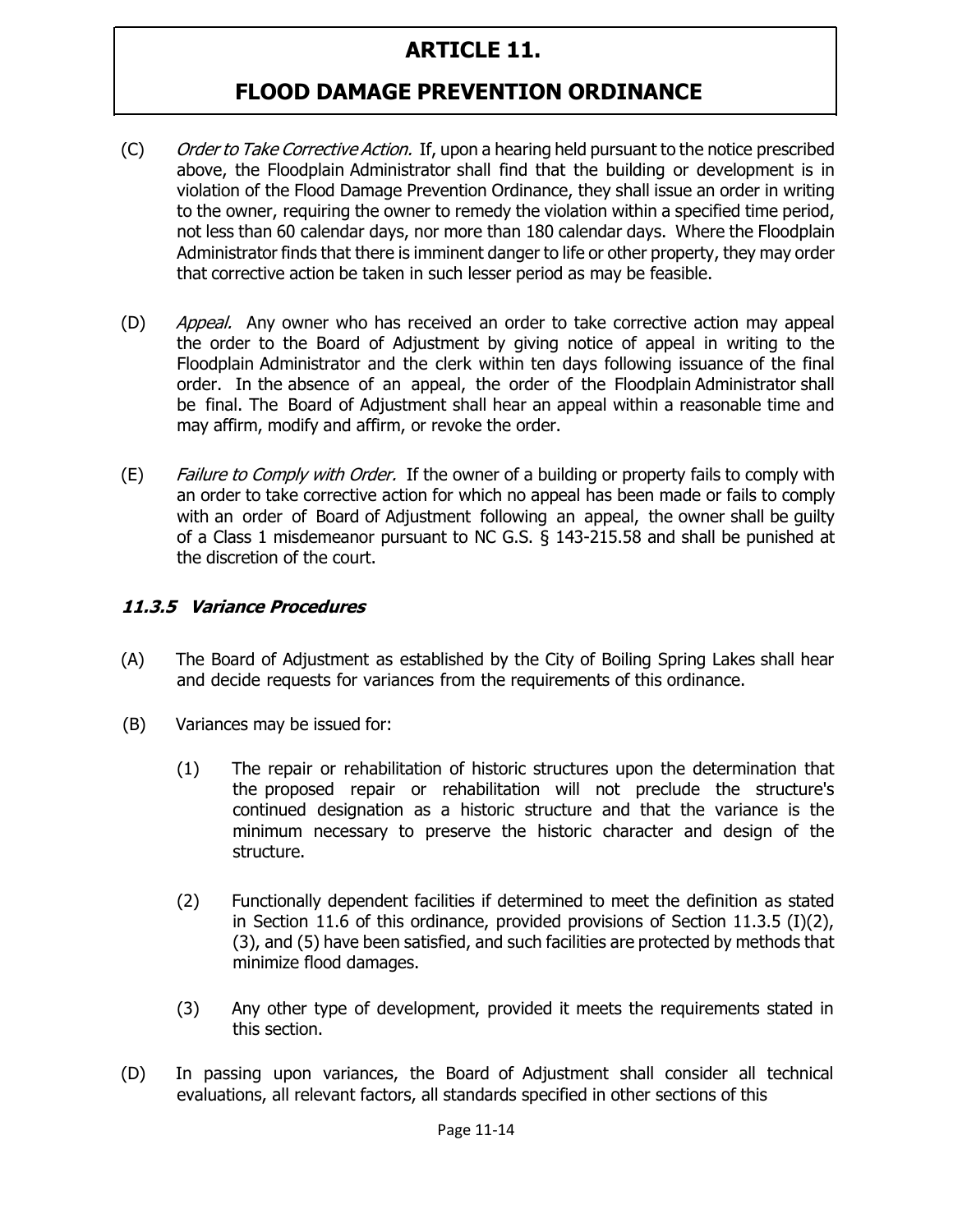#### **FLOOD DAMAGE PREVENTION ORDINANCE**

ordinance, and:

- (1) The danger that materials may be swept onto other lands to the injury of others;
- (2) The danger to life and property due to flooding or erosion damage;
- (3) The susceptibility of the proposed facility and its contents to flood damage and the effect of such damage on the individual owner;
- (4) The importance of the services provided by the proposed facility to the community;
- (5) The necessity to the facility of a waterfront location as defined under Section 11.6 of this ordinance as a functionally dependant facility, where applicable;
- (6) The availability of alternative locations, not subject to flooding or erosion damage, for the proposed use;
- (7) The compatibility of the proposed use with existing and anticipated development;
- (8) The relationship of the proposed use to the comprehensive plan and floodplain management program for that area;
- (9) The safety of access to the property in times of flood for ordinary and emergency vehicles;
- (10) The expected heights, velocity, duration, rate of rise, and sediment transport of the floodwaters and the effects of wave action, if applicable, expected at the site; and
- (11) The costs of providing governmental services during and after flood conditions including maintenance and repair of public utilities and facilities such as sewer, gas, electrical and water systems, and streets and bridges.
- (E) A written report addressing each of the above factors shall be submitted with the application for a variance.
- (F) Upon consideration of the factors listed above and the purposes of this ordinance, the Board of Adjustment may attach such conditions to the granting of variances as it deems necessary to further the purposes of this ordinance.
- (G) Any applicant to whom a variance is granted shall be given written notice specifying the difference between the Base Flood Elevation (BFE) and the elevation to which the structure is to be built and that such construction below the Base Flood Elevation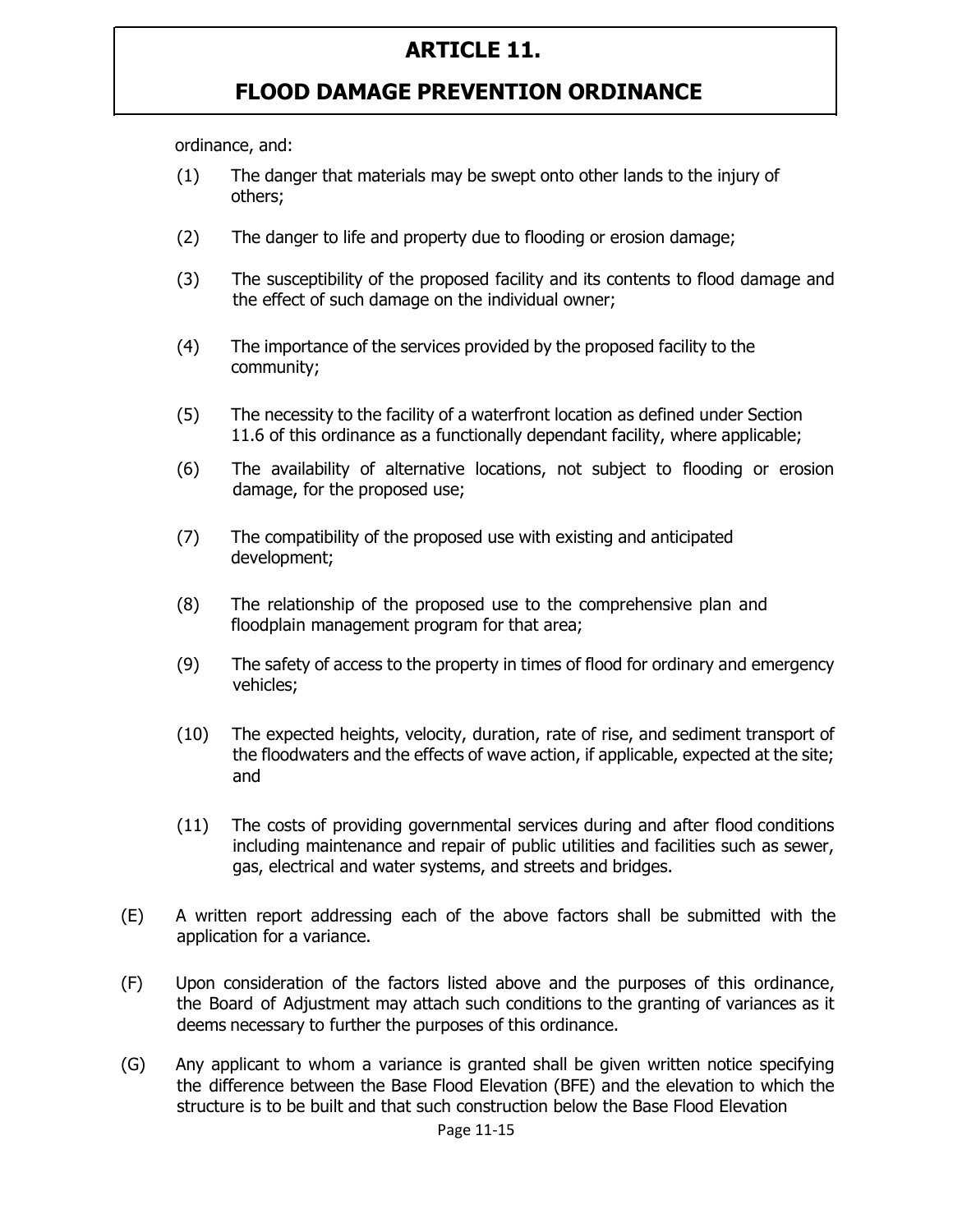# **FLOOD DAMAGE PREVENTION ORDINANCE**

increases risks to life and property, and that the issuance of a variance to construct a structure below the Base Flood Elevation will result in increased premium rates for flood insurance up to \$25 per \$100 of insurance coverage. Such notification shall be maintained with a record of all variance actions, including justification for their issuance.

- (H) The Floodplain Administrator shall maintain the records of all appeal actions and report any variances to the Federal Emergency Management Agency and the State of North Carolina upon request.
- (I) Conditions for Variances.
	- (1) Variances shall not be issued when the variance will make the structure in violation of other Federal, State, or local laws, regulations, or ordinances.
	- (2) Variances shall not be issued within any designated floodway or nonencroachment area if the variance would result in any increase in flood levels during the base flood discharge.
	- (3) Variances shall only be issued upon a determination that the variance is the minimum necessary, considering the flood hazard, to afford relief.
	- (4) Variances shall only be issued prior to floodplain development permit approval.
	- (5) Variances shall only be issued upon:
		- (a) a showing of good and sufficient cause;
		- (b) a determination that failure to grant the variance would result in exceptional hardship; and
		- (c) a determination that the granting of a variance will not result in increased flood heights, additional threats to public safety, or extraordinary public expense, create nuisance, cause fraud on or victimization of the public, or conflict with existing local laws or ordinances.
- (J) A variance may be issued for solid waste disposal facilities, hazardous waste management facilities, salvage yards, and chemical storage facilities that are located in Special Flood Hazard Areas provided that all of the following conditions are met.
	- (1) The use serves a critical need in the community.
	- (2) No feasible location exists for the use outside the Special Flood Hazard Area.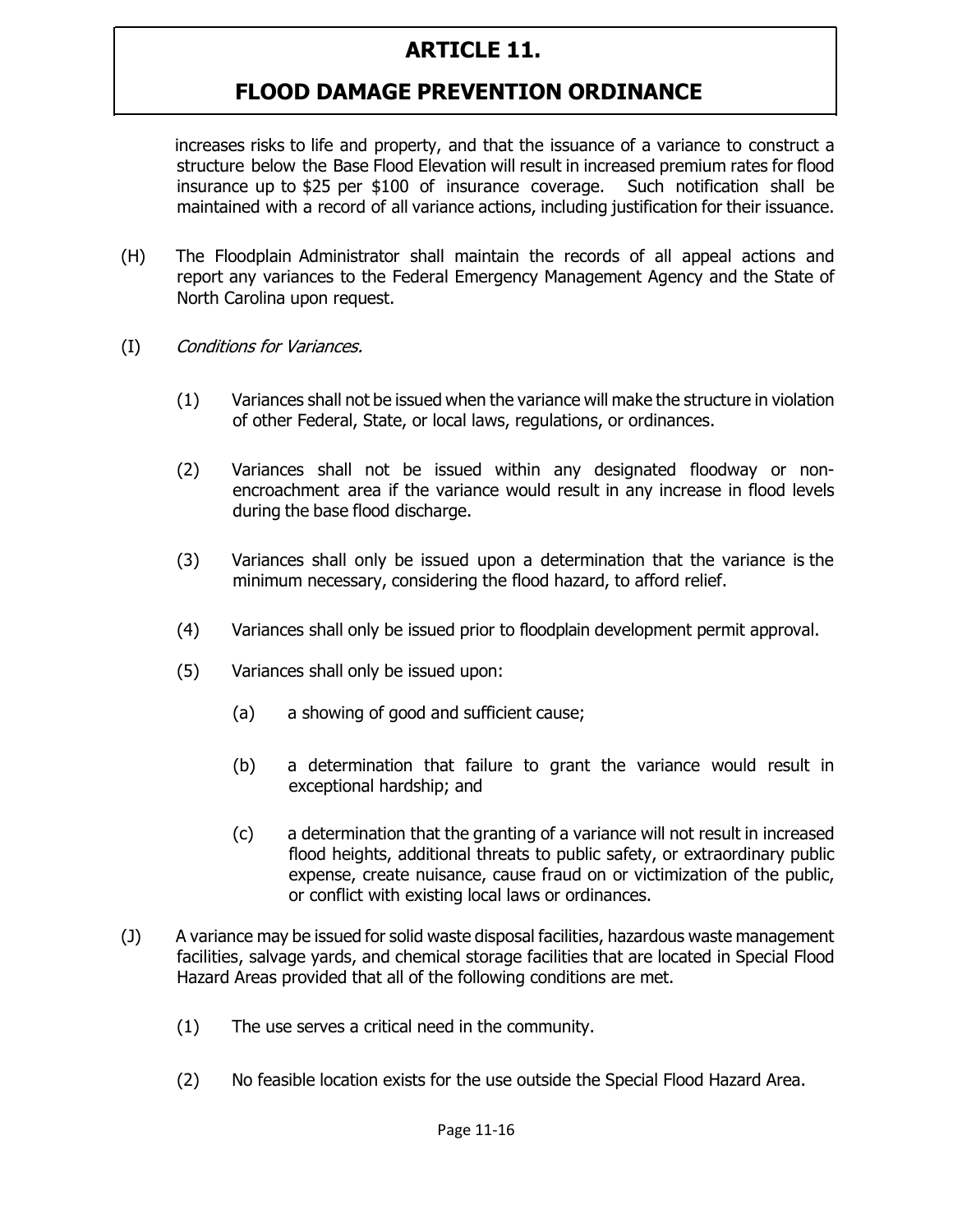# **FLOOD DAMAGE PREVENTION ORDINANCE**

- (3) The reference level of any structure is elevated or floodproofed to at least the regulatory flood protection elevation.
- (4) The use complies with all other applicable Federal, State and local laws.
- (5) The City of Boiling Spring Lakes has notified the Secretary of the North Carolina Department of Crime Control and Public Safety of its intention to grant a variance at least 30 calendar days prior to granting the variance.

#### **Section 11.4 Provisions for Flood Hazard Reduction**

#### **11.4.1 General Standards**

In all Special Flood Hazard Areas the following provisions are required:

- (A) All new construction and substantial improvements shall be designed (or modified) and adequately anchored to prevent flotation, collapse, and lateral movement of the structure.
- (B) All new construction and substantial improvements shall be constructed with materials and utility equipment resistant to flood damage in accordance with the FEMA Technical Bulletin 2, Flood Damage-Resistant Materials Requirements.
- (C) All new construction and substantial improvements shall be constructed by methods and practices that minimize flood damages.
- (D) All new electrical, heating, ventilation, plumbing, air conditioning equipment, and other service equipment shall be located at or above the RFPE or designed and installed to prevent water from entering or accumulating within the components during the occurrence of the base flood. These include, but are not limited to, HVAC equipment, water softener units, bath/kitchen fixtures, ductwork, electric/gas meter panels/boxes, utility/cable boxes, water heaters, and electric outlets/switches.
	- (1) Replacements part of a substantial improvement, electrical, heating, ventilation, plumbing, air conditioning equipment, and other service equipment shall also meet the above provisions.
	- (2) Replacements that are for maintenance and not part of a substantial improvement, may be installed at the original location provided the addition and/or improvements only comply with the standards for new construction consistent with the code and requirements for the original structure.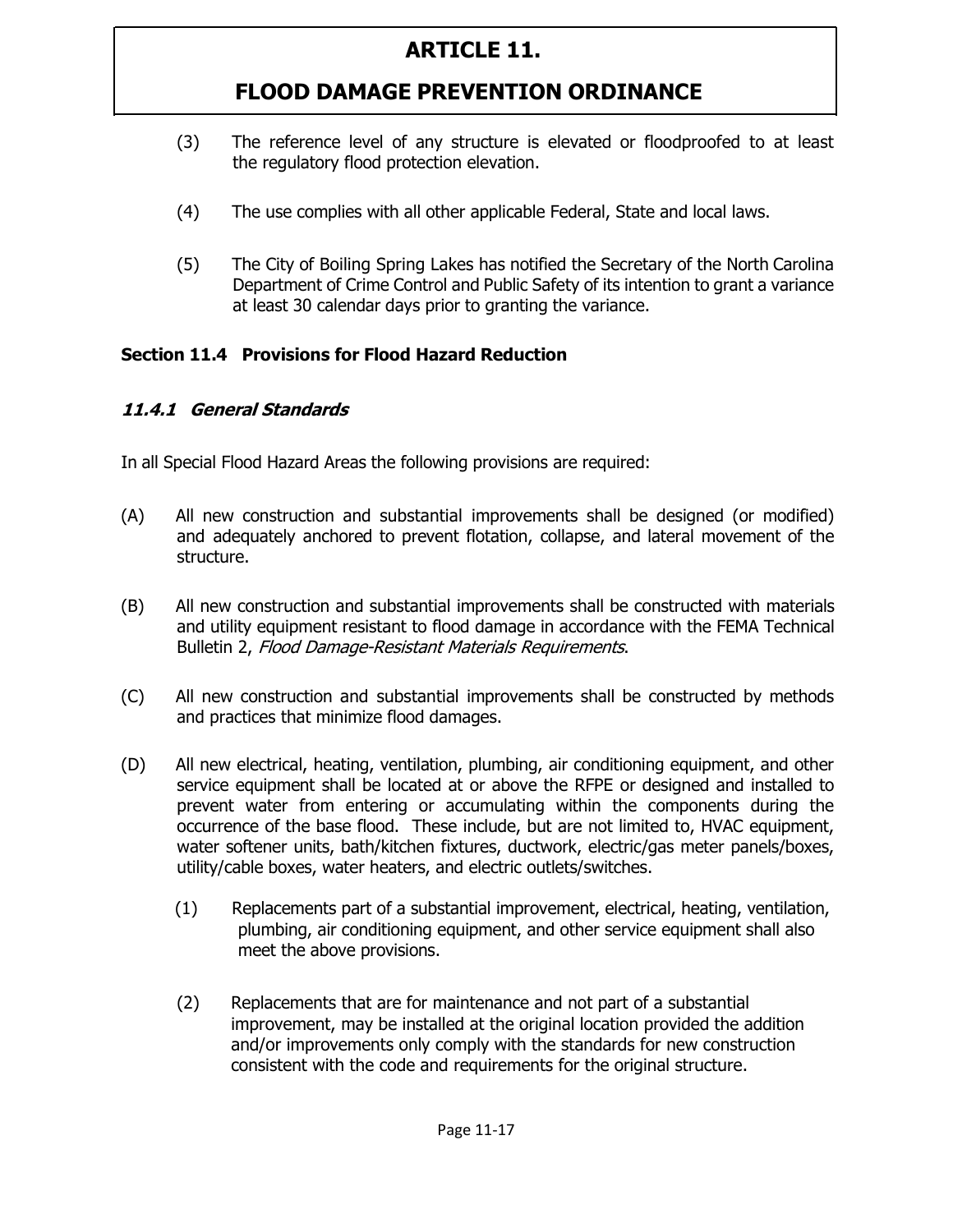- (E) All new and replacement water supply systems shall be designed to minimize or eliminate infiltration of floodwaters into the system.
- (F) New and replacement sanitary sewage systems shall be designed to minimize or eliminate infiltration of floodwaters into the systems and discharges from the systems into flood waters.
- (G) On-site waste disposal systems shall be located and constructed to avoid impairment to them or contamination from them during flooding.
- (H) Nothing in this ordinance shall prevent the repair, reconstruction, or replacement of a building or structure existing on the effective date of this ordinance and located totally or partially within the floodway, non-encroachment area, or stream setback, provided there is no additional encroachment below the regulatory flood protection elevation in the floodway, non-encroachment area, or stream setback, and provided that such repair, reconstruction, or replacement meets all of the other requirements of this ordinance.
- (I) New solid waste disposal facilities and sites, hazardous waste management facilities, salvage yards, and chemical storage facilities shall not be permitted, and variances as specified in Section 11.3.5 (J) are not permitted. A structure or tank for chemical or fuel storage incidental to an allowed use or to the operation of a water treatment plant or wastewater treatment facility may be located in a Special Flood Hazard Area only if the structure or tank is either elevated or floodproofed to at least the Regulatory Flood Protection Elevation and certified in accordance with the provisions of Section 11.3.2(C).
- (J) All subdivision proposals and other development proposals shall be consistent with the need to minimize flood damage.
- (K) All subdivision proposals and other development proposals shall have public utilities and facilities such as sewer, gas, electrical, and water systems located and constructed to minimize flood damage.
- (L) All subdivision proposals and other development proposals shall have adequate drainage provided to reduce exposure to flood hazards.
- (M) All subdivision proposals and other development proposals shall have received all necessary permits from those governmental agencies for which approval is required by Federal or State law, including Section 404 of the Federal Water Pollution Control Act Amendments of 1972, 33 U.S.C. 1334.
- (O) When a structure is partially located in a Special Flood Hazard Area, the entire structure shall meet the requirements for new construction and substantial improvements.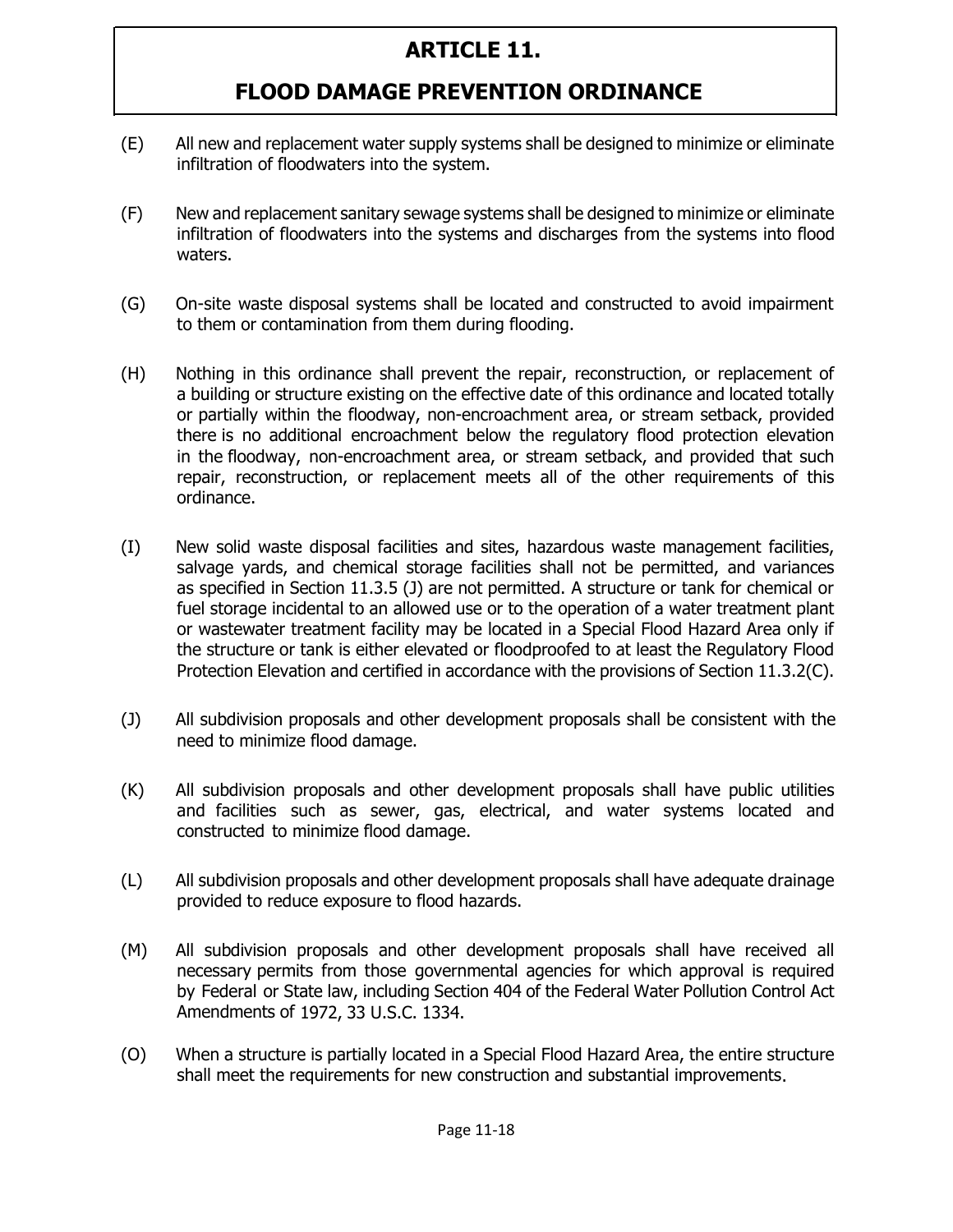## **FLOOD DAMAGE PREVENTION ORDINANCE**

(P) When a structure is located in multiple flood hazard zones or in a flood hazard risk zone with multiple base flood elevations, the provisions for the more restrictive flood hazard risk zone and the highest BFE shall apply.

#### **11.4.2 Specific Standards**

In all Special Flood Hazard Areas where Base Flood Elevation (BFE) data has been provided, as set forth in Section 11.2.2, or Section 11.3.3 (K) & (L), the following provisions, in addition to Section 11.4.1, are required:

- (A) Residential Construction. New construction and substantial improvement of any residential structure (including manufactured homes) shall have the reference level, including basement, elevated no lower than the regulatory flood protection elevation, as defined in in this ordinance.
- (B) Non-Residential Construction. New construction and substantial improvement of any commercial, industrial, or other non-residential structure shall have the reference level, including basement, elevated no lower than the regulatory flood protection elevation, as defined in this ordinance. Structures located in A, AE, AH, AO, A99 Zones may be floodproofed to the regulatory flood protection elevation in lieu of elevation provided that all areas of the structure, together with attendant utility and sanitary facilities, below the regulatory flood protection elevation are watertight with walls substantially impermeable to the passage of water, using structural components having the capability of resisting hydrostatic and hydrodynamic loads and the effect of buoyancy.

For AO Zones, the floodproofing elevation shall be in accordance with Section 11.4.6 (B). A registered professional engineer or architect shall certify that the standards of this subsection are satisfied. Such certification shall be provided to the Floodplain Administrator as set forth in Section 11.3.2 (C), along with the operational and maintenance plans.

- (C) Manufactured Homes.
	- (1) New or replacement manufactured homes shall be elevated so that the reference level of the manufactured home is no lower than the regulatory flood protection elevation, as defined in this ordinance.
	- (2) Manufactured homes shall be securely anchored to an adequately anchored foundation to resist flotation, collapse, and lateral movement, either by engineer certification, or in accordance with the most current edition of the State of North Carolina Regulations for Manufactured Homes adopted by the Commissioner of Insurance pursuant to NCGS 143-143.15. Additionally, when the elevation would be met by an elevation of the chassis 36 inches or less above the grade at the site, the chassis shall be supported by reinforced piers or engineered foundation. When the elevation of the chassis is above 36 inches in height, an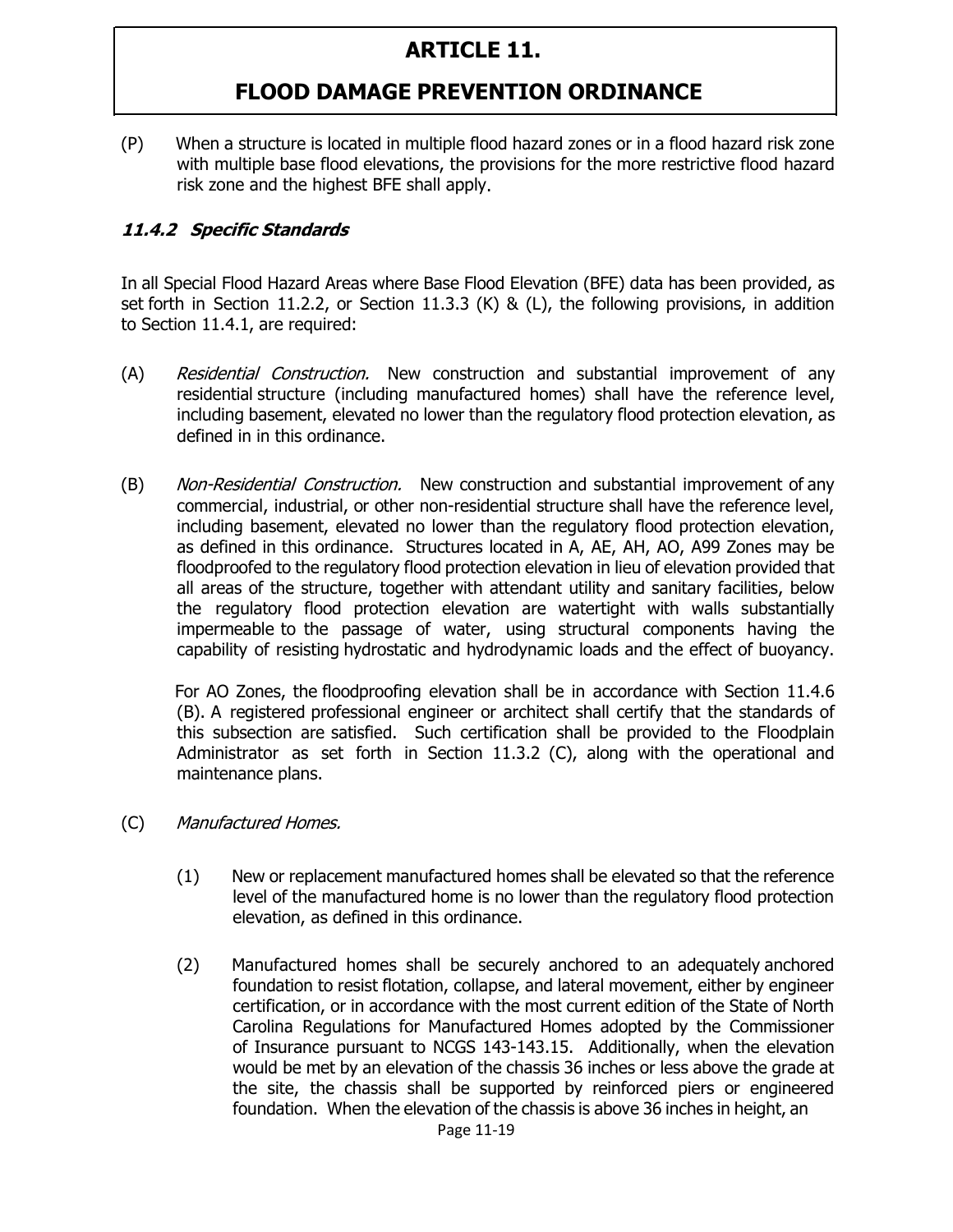## **FLOOD DAMAGE PREVENTION ORDINANCE**

engineering certification is required.

- (3) All enclosures or skirting below the lowest floor shall meet the requirements of Section 11.4.2 (D)(1), (2), and (3).
- (4) An evacuation plan must be developed for evacuation of all residents of all new, substantially improved or substantially damaged manufactured home parks or subdivisions located within flood prone areas. This plan shall be filed with and approved by the Floodplain Administrator and the local Emergency Management coordinator.
- (D) Elevated Buildings. Fully enclosed area, of new construction and substantially improved structures, which is below the lowest floor:
	- (1) Shall not be designed or used for human habitation, but shall only be used for parking of vehicles, building access, or limited storage of maintenance equipment used in connection with the premises. Access to the enclosed area shall be the minimum necessary to allow for parking of vehicles (garage door) or limited storage of maintenance equipment (standard exterior door), or entry to the living area (stairway or elevator). The interior portion of such enclosed area shall not be finished or partitioned into separate rooms, except to enclose storage areas.
	- (2) Shall be constructed entirely of flood resistant materials at least to the regulatory flood protection elevation and shall not be temperature-controlled or conditioned.
	- (3) Shall include, in Zones A, AE, AH, AO, A99, flood openings to automatically equalize hydrostatic flood forces on walls by allowing for the entry and exit of floodwaters. To meet this requirement, the openings must either be certified by a professional engineer or architect or meet or exceed the following minimum design criteria:
		- (a) A minimum of two (2) flood openings on different sides of each enclosed area subject to flooding.
		- (b) The total net area of all flood openings must be at least one (1) square inch for each square foot of enclosed area subject to flooding.
		- (c) If a building has more than one (1) enclosed area, each enclosed area must have flood openings to allow floodwaters to automatically enter and exit.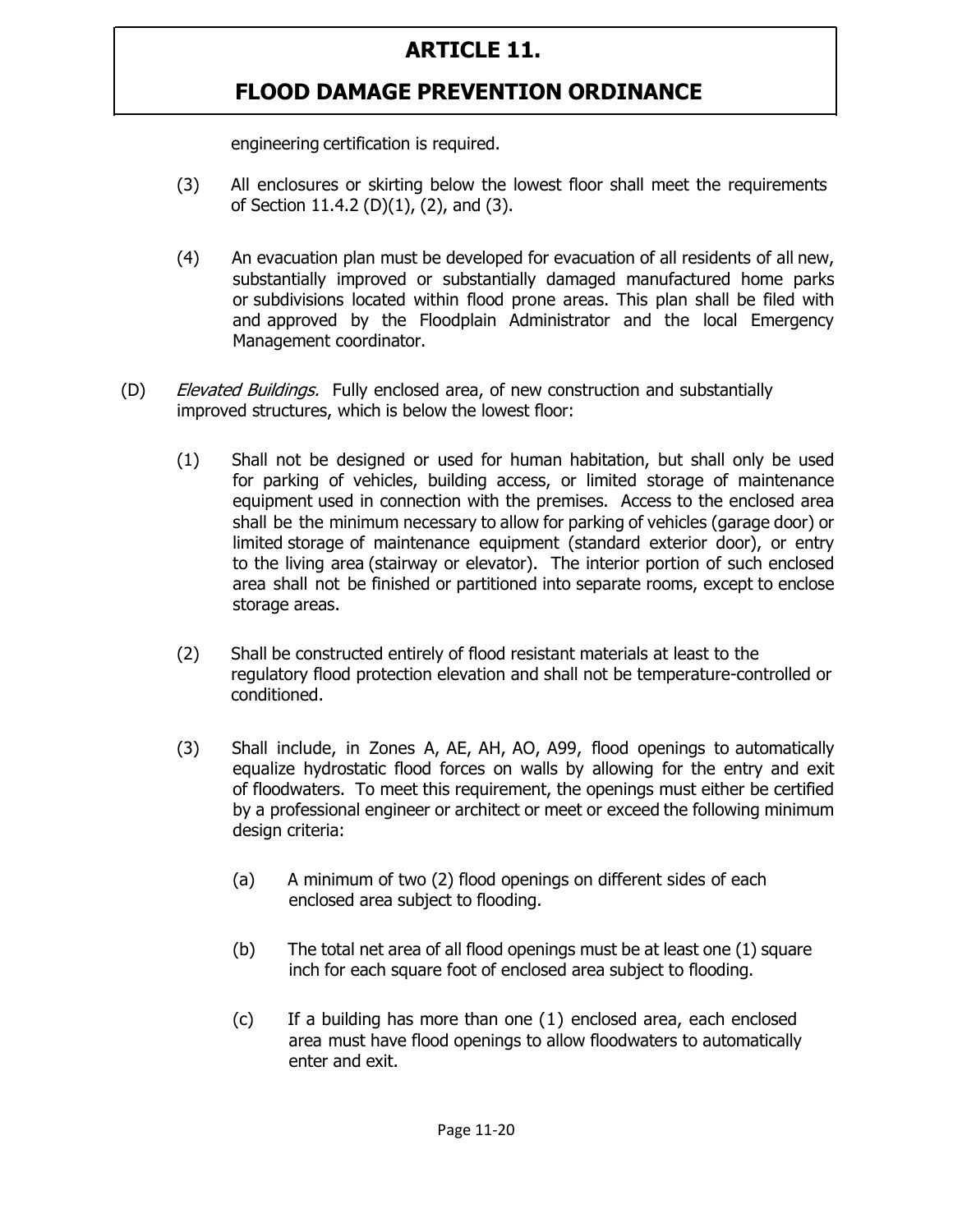- (d) The bottom of all required flood openings shall be no higher than one foot above the adjacent grade.
- (e) Flood openings may be equipped with screens, louvers, or other coverings or devices, provided they permit the automatic flow of floodwaters in both directions.
- (f) Enclosures made of flexible skirting are not considered enclosures for regulatory purposes, and, therefore, do not require flood openings. Masonry or wood underpinning, regardless of structural status, is considered an enclosure and requires flood openings as outlined above.
- (4) Property owners shall be required to execute and record a non-conversion agreement prior to issuance of a building permit declaring that the area below the lowest floor shall not be improved, finished or otherwise converted to habitable space; The City of Boiling Spring Lakes will have the right to inspect the enclosed area. This agreement shall be recorded with the Brunswick County Register of Deeds and shall transfer with the property in perpetuity.
- (5) Release of restrictive covenant. If a property which is bound by a non-conversion agreement is modified to remove enclosed areas below BFE, then the owner may request release of restrictive covenant after staff inspection and submittal of confirming documentation.
- (E) Additions/Improvements.
	- (1) Additions and/or improvements to pre-FIRM structures when the addition and/or improvements in combination with any interior modifications to the existing structure are:
		- (a) not a substantial improvement, the addition and/or improvements must be designed to minimize flood damages and must not be any more non- conforming than the existing structure
		- (b) A substantial improvement, with modifications/rehabilitations/improvements to the existing structure or the common wall is structurally modified more than installing a doorway, both the existing structure and the addition must comply with the standards for new construction
	- (2) Additions to post-FIRM structures with no modifications to the existing structure other than a standard door in the common wall shall require only the addition to comply with the standards for new construction.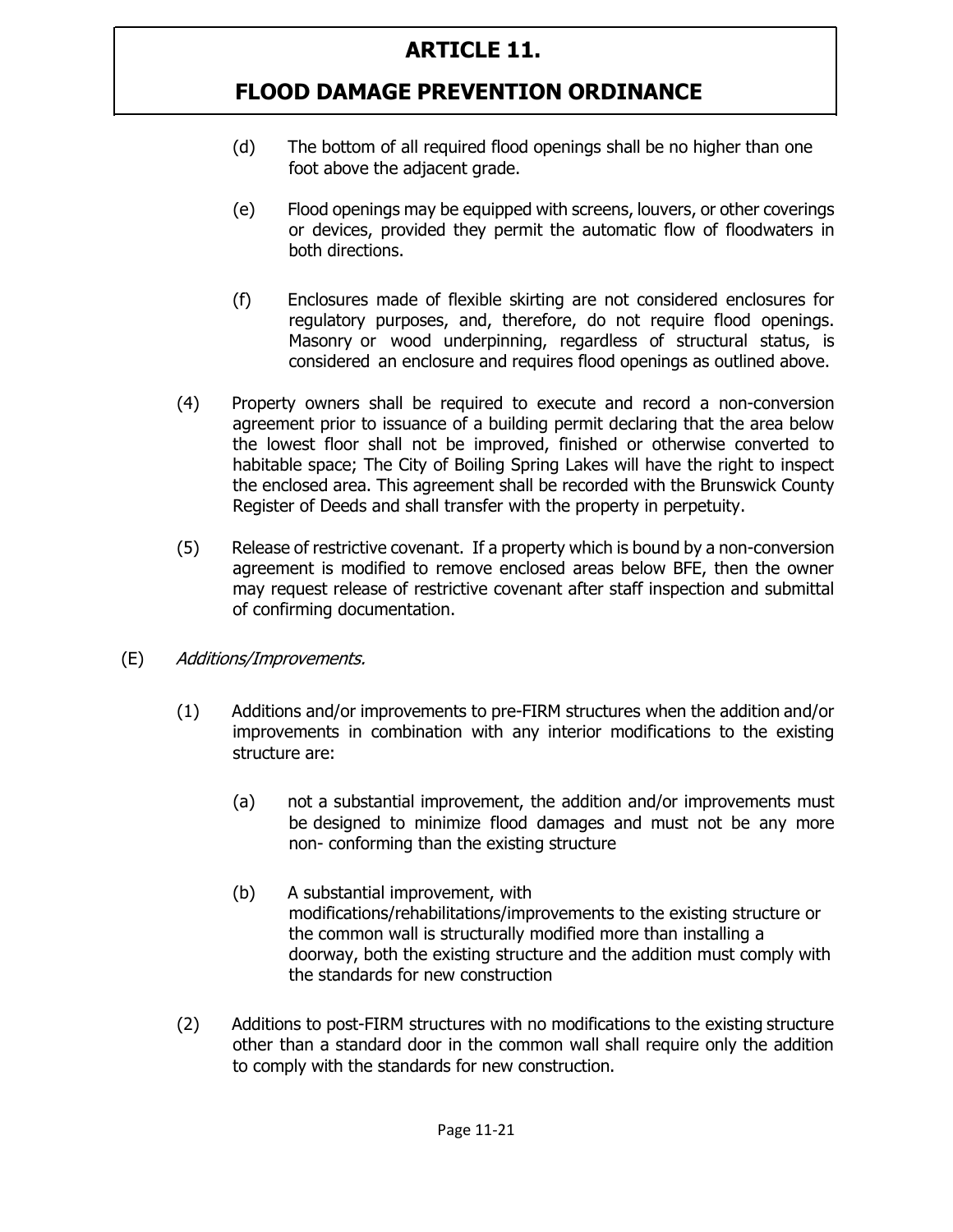- (3) Additions and/or improvements to post-FIRM structures when the addition and/or improvements in combination with any interior modifications to the existing structure are:
	- (a) not a substantial improvement, the addition and/or improvements only must comply with the standards for new construction
	- (b) a substantial improvement, both the existing structure and the addition and/or improvements must comply with the standards for new construction
- (4) Any combination of repair, reconstruction, rehabilitation, addition or improvement of a building or structure taking place during a five year period, the cumulative cost of which equals or exceeds 50 percent of the market value of the structure before the improvement or repair is started must comply with the standards for new construction. For each building or structure, the five year period begins on the date of the first improvement or repair of that building or structure subsequent to the effective date of this ordinance. Substantial damage also means flood-related damage sustained by a structure on two separate occasions during a 10-year period for which the cost of repairs at the time of each such flood event, on the average, equals or exceeds 25 percent of the market value of the structure before the damage occurred. If the structure has sustained substantial damage, any repairs are considered substantial improvement regardless of the actual repair work performed. The requirement does not, however, include either.
- (F) Recreational Vehicles. Recreational vehicles shall either:
	- (1) Be on site for fewer than 180 consecutive days and be fully licensed and ready for highway use (a recreational vehicle is ready for highway use if it is on its wheels or jacking system, is attached to the site only by quick disconnect type utilities, and has no permanently attached additions); or
	- (2) Meet all the requirements for new construction.
- (G) Temporary Non-Residential Structures. Prior to the issuance of a floodplain development permit for a temporary structure, the applicant must submit to the Floodplain Administrator a plan for the removal of such structure(s) in the event of a hurricane, flash flood or other type of flood warning notification. The following information shall be submitted in writing to the Floodplain Administrator for review and written approval:
	- (1) A specified time period for which the temporary use will be permitted. Time specified may not exceed three months, renewable up to one year.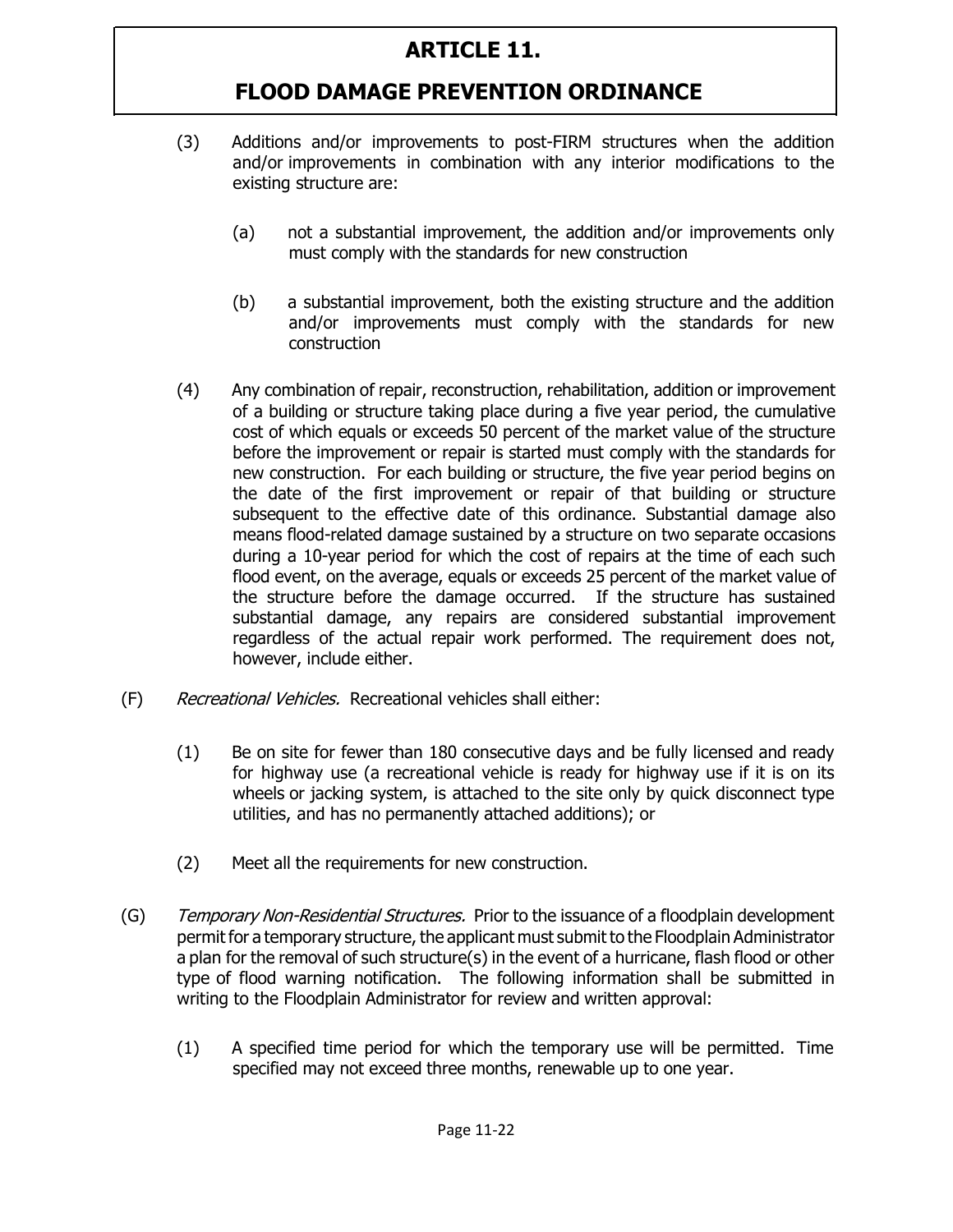### **FLOOD DAMAGE PREVENTION ORDINANCE**

- (2) The name, address, and phone number of the individual responsible for the removal of the temporary structure.
- (3) The time frame prior to the event at which a structure will be removed (i.e., minimum of 72 hours before landfall of a hurricane or immediately upon flood warning notification).
- (4) A copy of the contract or other suitable instrument with the entity responsible for physical removal of the structure.
- (5) Designation, accompanied by documentation, of a location outside the Special Flood Hazard Area, to which the temporary structure will be moved.
- (H) *Accessory Structures.* When accessory structures (sheds, detached garages, etc.) are to be placed within a Special Flood Hazard Area, the following criteria shall be met:
	- (1) Accessory structures shall not be used for human habitation (including working, sleeping, living, cooking or restroom areas).
	- (2) Accessory structures shall not be temperature-controlled.
	- (3) Accessory structures shall be designed to have low flood damage potential.
	- (4) Accessory structures shall be constructed and placed on the building site so as to offer the minimum resistance to the flow of floodwaters.
	- (5) Accessory structures shall be firmly anchored in accordance with Section 11.4.1 (A).
	- (6) All service facilities such as electrical shall be installed in accordance with Section 11.4.1 (D).
	- (7) Flood openings to facilitate automatic equalization of hydrostatic flood forces shall be provided below regulatory flood protection elevation in conformance with Section 11.4.2 (D)(3).

An accessory structure with a footprint less than 150 square feet that satisfies the criteria outlined above does not require an elevation or floodproofing certificate. Elevation or floodproofing certifications are required for all other accessory structures in accordance with Section 11.3.2 (C).

(I) Tanks. When gas and liquid storage tanks are to be placed within a Special Flood Hazard Area, the following criteria shall be met: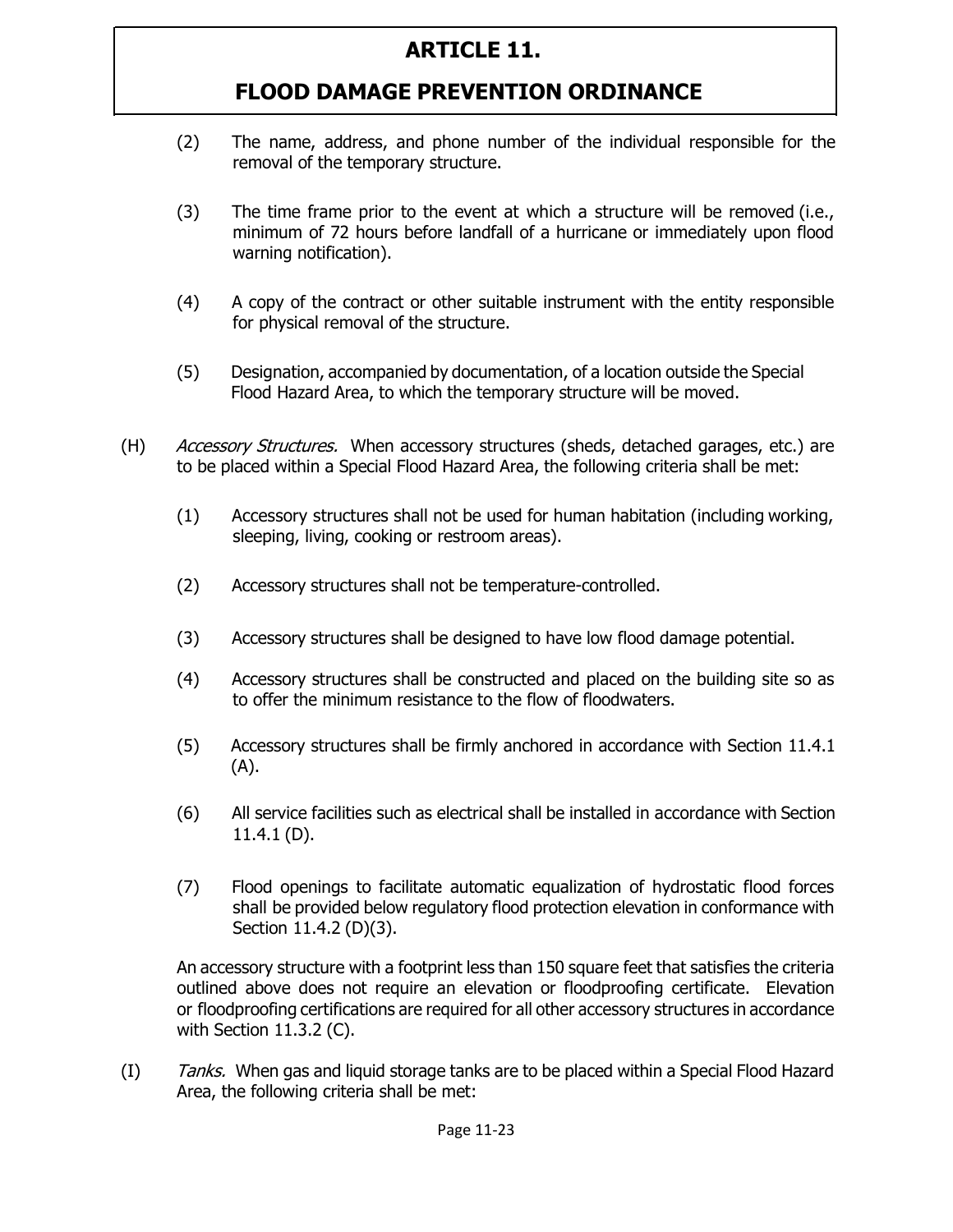- (1) Underground tanks. Underground tanks in flood hazard areas shall be anchored to prevent flotation, collapse or lateral movement resulting from hydrodynamic and hydrostatic loads during conditions of the design flood, including the effects of buoyancy assuming the tank is empty;
- (2) Above-ground tanks, elevated. Above-ground tanks in flood hazard areas shall be elevated to or above the Regulatory Flood Protection Elevation on a supporting structure that is designed to prevent flotation, collapse or lateral movement during conditions of the design flood. Tank-supporting structures shall meet the foundation requirements of the applicable flood hazard area;
- (3) Above-ground tanks, not elevated. Above-ground tanks that do not meet the elevation requirements of Section 11.4.2.B of this ordinance shall be permitted in flood hazard areas provided the tanks are designed, constructed, installed, and anchored to resist all flood-related and other loads, including the effects of buoyancy, during conditions of the design flood and without release of contents in the floodwaters or infiltration by floodwaters into the tanks. Tanks shall be designed, constructed, installed, and anchored to resist the potential buoyant and other flood forces acting on an empty tank during design flood conditions.
- (4) Tank inlets and vents. Tank inlets, fill openings, outlets and vents shall be:
	- (a) At or above the Regulatory Flood Protection Elevation or fitted with covers designed to prevent the inflow of floodwater or outflow of the contents of the tanks during conditions of the design flood; and
	- (b) Anchored to prevent lateral movement resulting from hydrodynamic and hydrostatic loads, including the effects of buoyancy, during conditions of the design flood.
- (I) Other Development.
	- (a) Fences in regulated floodways and NEAs that have the potential to block the passage of floodwaters, such as stockade fences and wire mesh fences, shall meet the limitations of Section 11.4.5 of this ordinance; and
	- (b) Retaining walls, sidewalks and driveways in regulated floodways and NEAs. Retaining walls and sidewalks and driveways that involve the placement of fill in regulated floodways shall meet the limitations of Section 11.4.5 of this ordinance.
	- (c) Roads and watercourse crossings in regulated floodways and NEAs. Roads and watercourse crossings, including roads, bridges, culverts, lowwater crossings and similar means for vehicles or pedestrians to travel from one side of a watercourse to the other side, that encroach into regulated floodways shall meet the limitations of Section 11.4.5 of this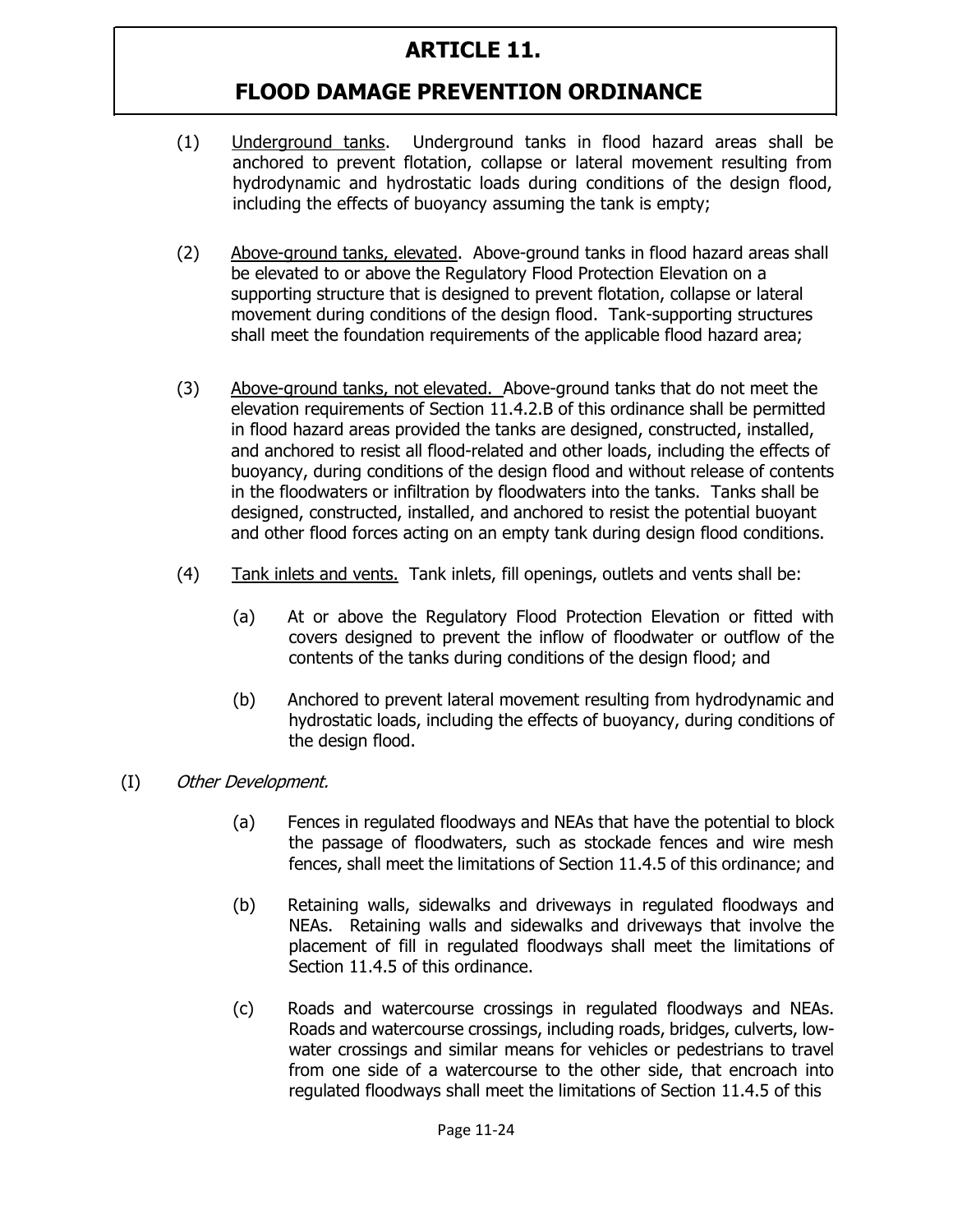### **FLOOD DAMAGE PREVENTION ORDINANCE**

#### ordinance.

#### **11.4.3 Standards of Floodplains without Established Base Flood Elevations**

Within the Special Flood Hazard Areas designated as Approximate Zone A and established in Section 11.2.2, where no Base Flood Elevation (BFE) data has been provided by FEMA, the following provisions, in addition to Section 11.4.1 and 11.4.2, shall apply:

- (A) No encroachments, including fill, new construction, substantial improvements or new development shall be permitted within a distance of 20 feet each side from top of bank or five times the width of the stream, whichever is greater, unless certification with supporting technical data by a registered professional engineer is provided demonstrating that such encroachments shall not result in any increase in flood levels during the occurrence of the base flood discharge.
- (B) The BFE used in determining the regulatory flood protection elevation shall be determined based on one of the following criteria set in priority order:
	- (1) If Base Flood Elevation (BFE) data is available from other sources, all new construction and substantial improvements within such areas shall also comply with all applicable provisions of this ordinance and shall be elevated or floodproofed in accordance with standards in Section 11.3.3 (K) & (L).
	- (2) All subdivision, manufactured home park and other development proposals shall provide Base Flood Elevation (BFE) data if development is greater than five acres or has more than 50 lots/manufactured home sites. Such Base Flood Elevation (BFE) data shall be adopted by reference per Section 11.2.2 to be utilized in implementing this ordinance.
	- (3) When Base Flood Elevation (BFE) data is not available from a Federal, State, or other source as outlined above, the reference level shall be elevated to or above the regulatory flood protection elevation, as defined in this ordinance.
	- (4) When floodway or non-encroachment data is available from a Federal, State, or other source, all new construction and substantial improvements within floodway and non-encroachment areas shall also comply with the requirements of Section 11.4.3 & Section 11.4.5.

#### **11.4.4 Standards for Riverine Floodplains with BFE but without Established Floodways or Non-Encroachment Areas**

Along rivers and streams where BFE data is provided but neither floodway nor non-encroachment areas are identified for a Special Flood Hazard Area on the FIRM or in the FIS report, the following requirements shall apply to all development within such areas: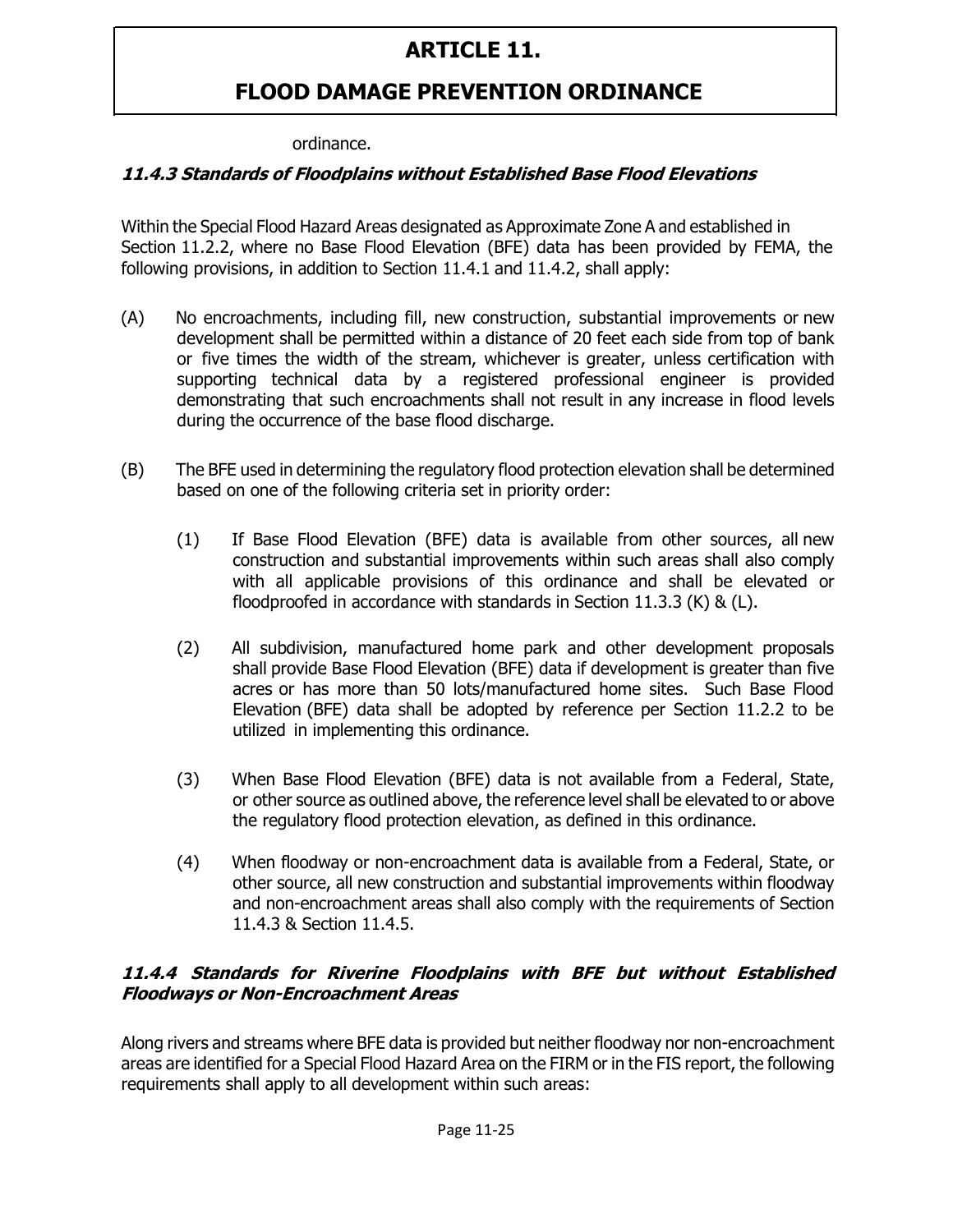## **FLOOD DAMAGE PREVENTION ORDINANCE**

- (A) Standards outlined in Section 11.4.1 and 11.4.2; and
- (B) Until a regulatory floodway or non-encroachment area is designated, no encroachments, including fill, new construction, substantial improvements, or other development, shall be permitted unless certification with supporting technical data by a registered professional engineer is provided demonstrating that the cumulative effect of the proposed development, when combined with all other existing and anticipated development, will not increase the water surface elevation of the base flood more than one foot at any point within the community.

#### **11.4.5 Floodways and Non-Encroachment Areas**

Areas designated as floodways or non-encroachment areas are located within the Special Flood Hazard Areas established in Section 11.2.2. The floodways and non-encroachment areas are extremely hazardous areas due to the velocity of floodwaters that have erosion potential and carry debris and potential projectiles. The following provisions, in addition to standards outlined in Section 11.4.1 and 11.4.2, shall apply to all development within such areas:

- (A) No encroachments, including fill, new construction, substantial improvements and other developments shall be permitted unless it has been demonstrated that:
	- (1) The proposed encroachment would not result in any increase in the flood levels during the occurrence of the base flood, based on hydrologic and hydraulic analyses performed in accordance with standard engineering practice and presented to the Floodplain Administrator prior to issuance of floodplain development permit, or
	- (2) A Conditional Letter of Map Revision (CLOMR) has been approved by FEMA. A Letter of Map Revision (LOMR) must also be obtained within six months of completion of the proposed encroachment.
- (B) If Section 11.4.5 (A) is satisfied, all development shall comply with all applicable flood hazard reduction provisions of this ordinance.
- (C) No manufactured homes shall be permitted, except replacement manufactured homes in an existing manufactured home park or subdivision, provided the following provisions are met:
	- (1) The anchoring and the elevation standards of Section 11.4.2 (C); and
	- (2) The no encroachment standard of Section 11.4.5 (A).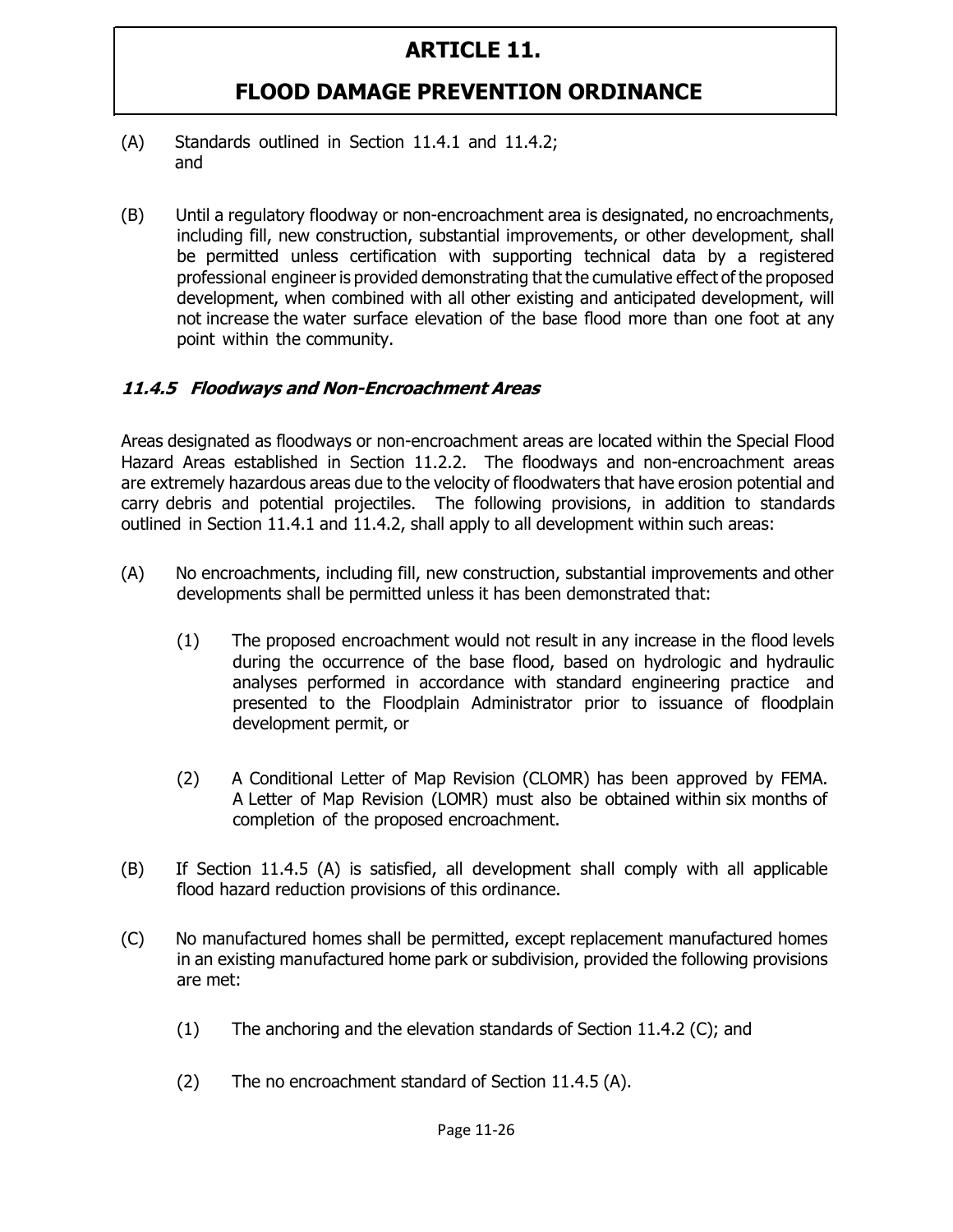### **FLOOD DAMAGE PREVENTION ORDINANCE**

#### **11.4.6 Standards for Areas of Shallow Flooding (Zone AO)**

Located within the Special Flood Hazard Areas established in Section 11.2.2, are areas designated as shallow flooding areas. These areas have special flood hazards associated with base flood depths of one to three feet where a clearly defined channel does not exist and where the path of flooding is unpredictable and indeterminate. In addition to Section 11.4.1 and Section 11.4.2, all new construction and substantial improvements shall meet the following requirements:

- (A) The reference level shall be elevated at least as high as the depth number specified on the Flood Insurance Rate Map (FIRM), in feet, plus a freeboard of two feet, above the highest adjacent grade; or at least two feet above the highest adjacent grade plus a freeboard of two feet if no depth number is specified.
- (B) Non-residential structures may, in lieu of elevation, be floodproofed to the same level as required in Section 11.4.6 (A) so that the structure, together with attendant utility and sanitary facilities, below that level shall be watertight with walls substantially impermeable to the passage of water and with structural components having the capability of resisting hydrostatic and hydrodynamic loads and effects of buoyancy. Certification is required as per Section 11.3.2 (C) and Section 11.4.2 (B).
- (C) Adequate drainage paths shall be provided around structures on slopes, to guide floodwaters around and away from proposed structures.

#### **11.4.7 Standards for Areas of Shallow Flooding (Zone AH)**

Located within the Special Flood Hazard Areas established in Section 11.2.2, are areas designated as shallow flooding areas. These areas are subject to inundation by 1-percentannual-chance shallow flooding (usually areas of ponding) where average depths are one (1) to three (3) feet. Base Flood Elevations are derived from detailed hydraulic analyses are shown in this zone. In addition to Section 11.4.1 and Section 11.4.2, all new construction and substantial improvements shall meet the following requirements:

(A) Adequate drainage paths shall be provided around structures on slopes, to guide floodwaters around and away from proposed structures.

#### **Section 11.5 Legal Status Provisions**

#### **11.5.1 Effect on Rights and Liabilities Under the Existing Flood Damage Prevention Ordinance**

This Ordinance in part comes forward by re-enactment of some of the provisions of the flood damage prevention ordinance enacted February 6, 1989, as amended, and it is not the intention to repeal but rather to re-enact and continue to enforce without interruption of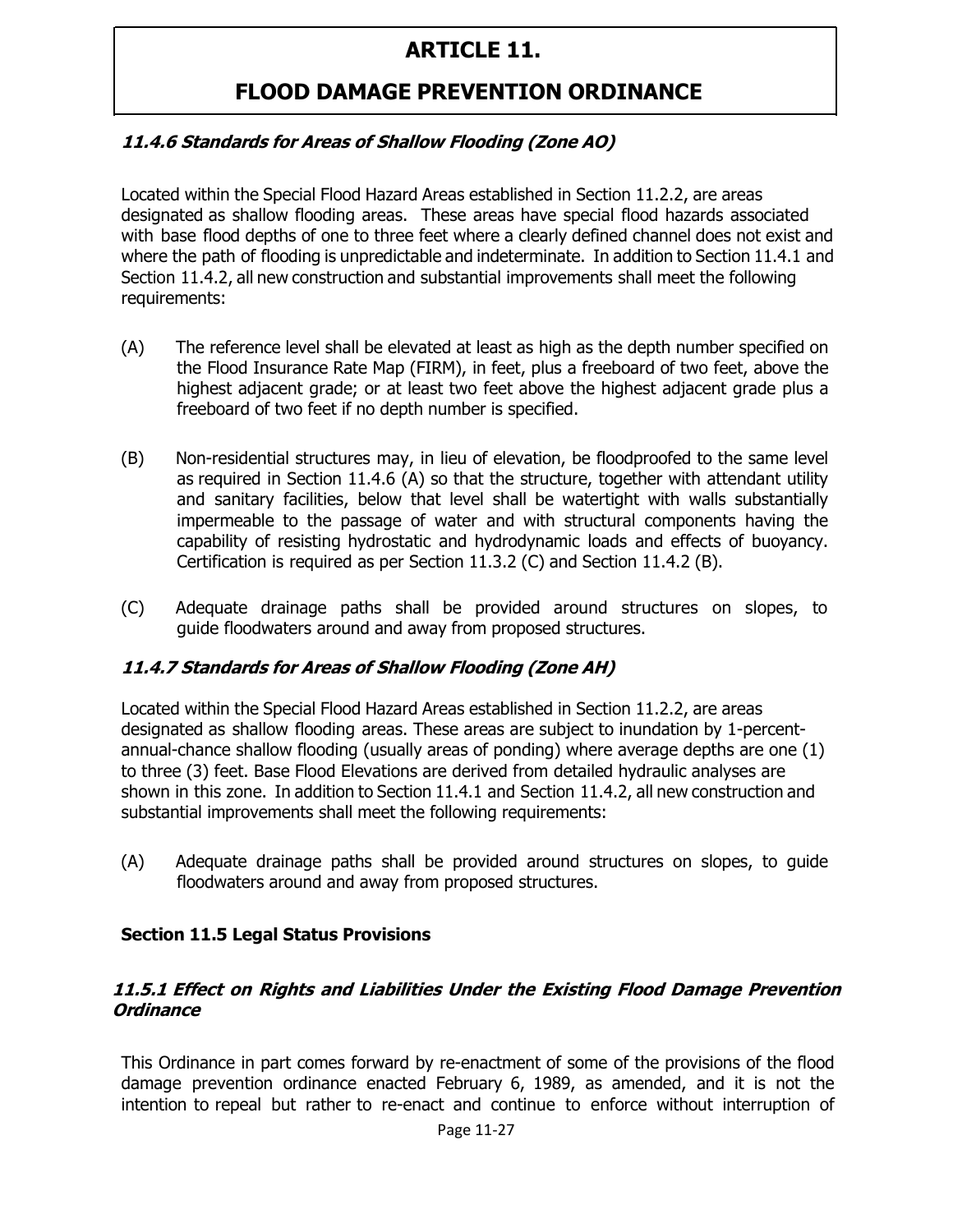# **FLOOD DAMAGE PREVENTION ORDINANCE**

such existing provisions, so that all rights and liabilities that have accrued thereunder are reserved and may be enforced. The enactment of this ordinance shall not affect any action, suit or proceeding instituted or pending. All provisions of the flood damage prevention ordinance of the City of Boiling Spring Lakes enacted on February 6, 1989, as amended, which are not reenacted herein are repealed.

#### **11.5.2 Effect Upon Outstanding Floodplain Development Permits**

Nothing herein contained shall require any change in the plans, construction, size, or designated use of any development or any part thereof for which a floodplain development permit has been granted by the Floodplain Administrator or his or her authorized agents before the time of passage of this ordinance; provided, however, that when construction is not begun under such outstanding permit within a period of six months subsequent to the date of issuance of the outstanding permit, construction or use shall be in conformity with the provisions of this ordinance.

#### **11.5.3 Effective Date**

This ordinance shall become effective upon adoption.

#### **Section 11.6 Definitions**

Unless specifically defined below, words or phrases used in this ordinance shall be interpreted so as to give them the meaning they have in common usage and to give this ordinance it's most reasonable application. These provisions shall apply to the Damage Prevention Ordinance. Definitions contained in Appendix A may supplement those contained herein. Where a conflict exists, the UDO Administrator shall determine the appropriate definition to be used for the situation to which it applies.

"Accessory Structure (Appurtenant Structure)" means a structure located on the same parcel of property as the principal structure and the use of which is incidental to the use of the principal structure. Garages, carports and storage sheds are common urban accessory structures. Pole barns, hay sheds and the like qualify as accessory structures on farms, and may or may not be located on the same parcel as the farm dwelling or shop building.

"Addition (to an existing building)" means an extension or increase in the floor area or height of a building or structure.

"Alteration of a watercourse" means a dam, impoundment, channel relocation, change in channel alignment, channelization, or change in cross-sectional area of the channel or the channel capacity, or any other form of modification which may alter, impede, retard or change the direction and/or velocity of the riverine flow of water during conditions of the base flood.

"Appeal" means a request for a review of the Floodplain Administrator's interpretation of any provision of this ordinance.

"Area of Shallow Flooding" means a designated Zone AO or AH on a community's Flood Insurance Rate Map (FIRM) with base flood depths determined to be from one (1) to three (3)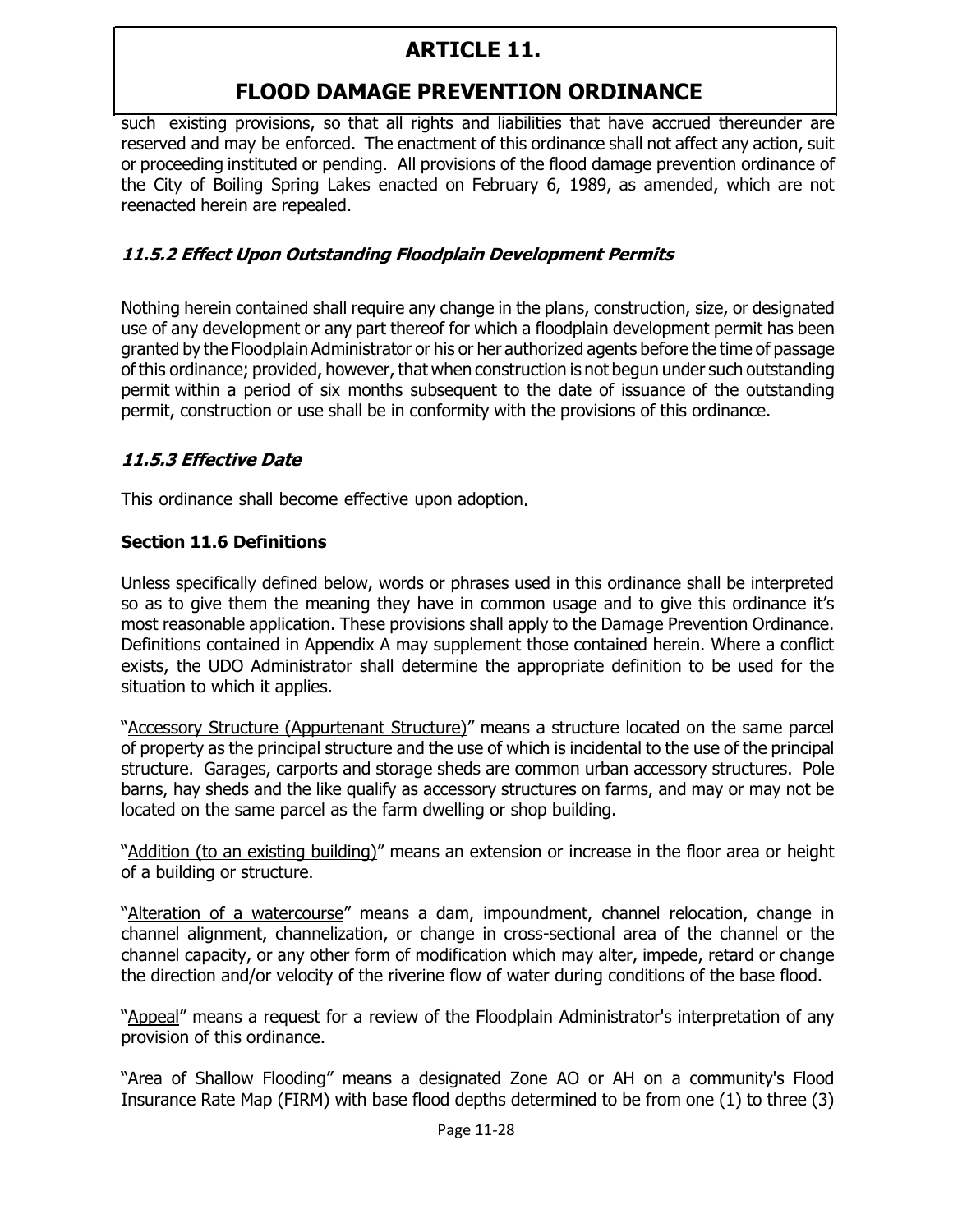# **FLOOD DAMAGE PREVENTION ORDINANCE**

feet. These areas are located where a clearly defined channel does not exist, where the path of flooding is unpredictable and indeterminate, and where velocity flow may be evident.

"Area of Special Flood Hazard" see "Special Flood Hazard Area (SFHA)".

"Base Flood" means the flood having a one (1) percent chance of being equaled or exceeded in any given year.

"Base Flood Elevation (BFE)" means a determination of the water surface elevations of the base flood as published in the Flood Insurance Study. When the BFE has not been provided in a "Special Flood Hazard Area", it may be obtained from engineering studies available from a Federal, State, or other source using FEMA approved engineering methodologies. This elevation, when combined with the "Freeboard", establishes the "Regulatory Flood Protection Elevation".

"Basement" means any area of the building having its floor subgrade (below ground level) on all sides.

"Building" see "Structure".

"Chemical Storage Facility" means a building, portion of a building, or exterior area adjacent to a building used for the storage of any chemical or chemically reactive products.

"Design Flood": See "Regulatory Flood Protection Elevation."

"Development" means any man-made change to improved or unimproved real estate, including, but not limited to, buildings or other structures, mining, dredging, filling, grading, paving, excavation or drilling operations, or storage of equipment or materials.

"Development Activity" means any activity defined as Development which will necessitate a Floodplain Development Permit. This includes buildings, structures, and non-structural items, including (but not limited to) fill, bulkheads, piers, pools, docks, landings, ramps, and erosion control/stabilization measures.

"Digital Flood Insurance Rate Map (DFIRM)" means the digital official map of a community, issued by the Federal Emergency Management Agency (FEMA), on which both the Special Flood Hazard Areas and the risk premium zones applicable to the community are delineated.

"Disposal" means, as defined in NCGS 130A-290(a)(6), the discharge, deposit, injection, dumping, spilling, leaking, or placing of any solid waste into or on any land or water so that the solid waste or any constituent part of the solid waste may enter the environment or be emitted into the air or discharged into any waters, including groundwaters.

"Elevated Building" means a non-basement building which has its lowest elevated floor raised above ground level by foundation walls, shear walls, posts, piers, pilings, or columns.

"Encroachment" means the advance or infringement of uses, fill, excavation, buildings,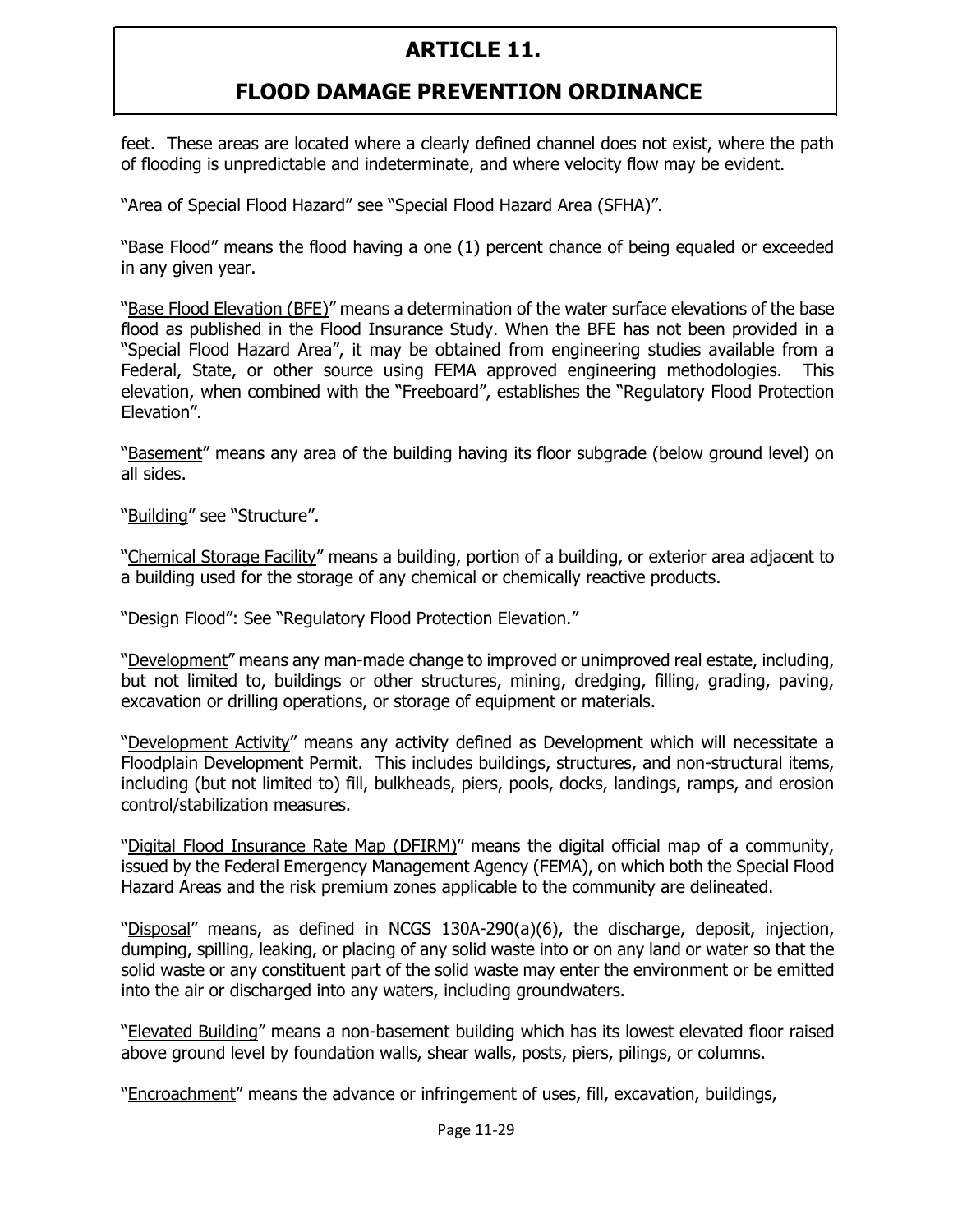## **FLOOD DAMAGE PREVENTION ORDINANCE**

structures or development into a special flood hazard area, which may impede or alter the flow capacity of a floodplain.

"Existing building and existing structure" means any building and/or structure for which the "start of construction" commenced before the date of the first floodplain management ordinance was adopted.

"Existing Manufactured Home Park or Manufactured Home Subdivision" means a manufactured home park or subdivision for which the construction of facilities for servicing the lots on which the manufactured homes are to be affixed (including, at a minimum, the installation of utilities, the construction of streets, and either final site grading or the pouring of concrete pads) was completed before the initial effective date of the floodplain management regulations adopted by the community.

"Flood" or "Flooding" means a general and temporary condition of partial or complete inundation of normally dry land areas from:

- (a) The overflow of inland or tidal waters; and/or
- (b) The unusual and rapid accumulation or runoff of surface waters from any source.

"Flood Boundary and Floodway Map (FBFM)" means an official map of a community, issued by the FEMA, on which the Special Flood Hazard Areas and the floodways are delineated. This official map is a supplement to and shall be used in conjunction with the Flood Insurance Rate Map (FIRM).

"Flood Hazard Boundary Map (FHBM)" means an official map of a community, issued by the FEMA, where the boundaries of the Special Flood Hazard Areas have been defined as Zone A.

"Flood Insurance" means the insurance coverage provided under the National Flood Insurance Program.

"Flood Insurance Rate Map (FIRM)" means an official map of a community, issued by the FEMA, on which both the Special Flood Hazard Areas and the risk premium zones applicable to the community are delineated. (see also DFIRM)

"Flood Insurance Study (FIS)" means an examination, evaluation, and determination of flood hazards, corresponding water surface elevations (if appropriate), flood hazard risk zones, and other flood data in a community issued by the FEMA. The Flood Insurance Study report includes Flood Insurance Rate Maps (FIRMs) and Flood Boundary and Floodway Maps (FBFMs), if published.

"Flood Prone Area" see "Floodplain"

"Flood Zone" means a geographical area shown on a Flood Hazard Boundary Map or Flood Insurance Rate Map that reflects the severity or type of flooding in the area.

"Floodplain" means any land area susceptible to being inundated by water from any source.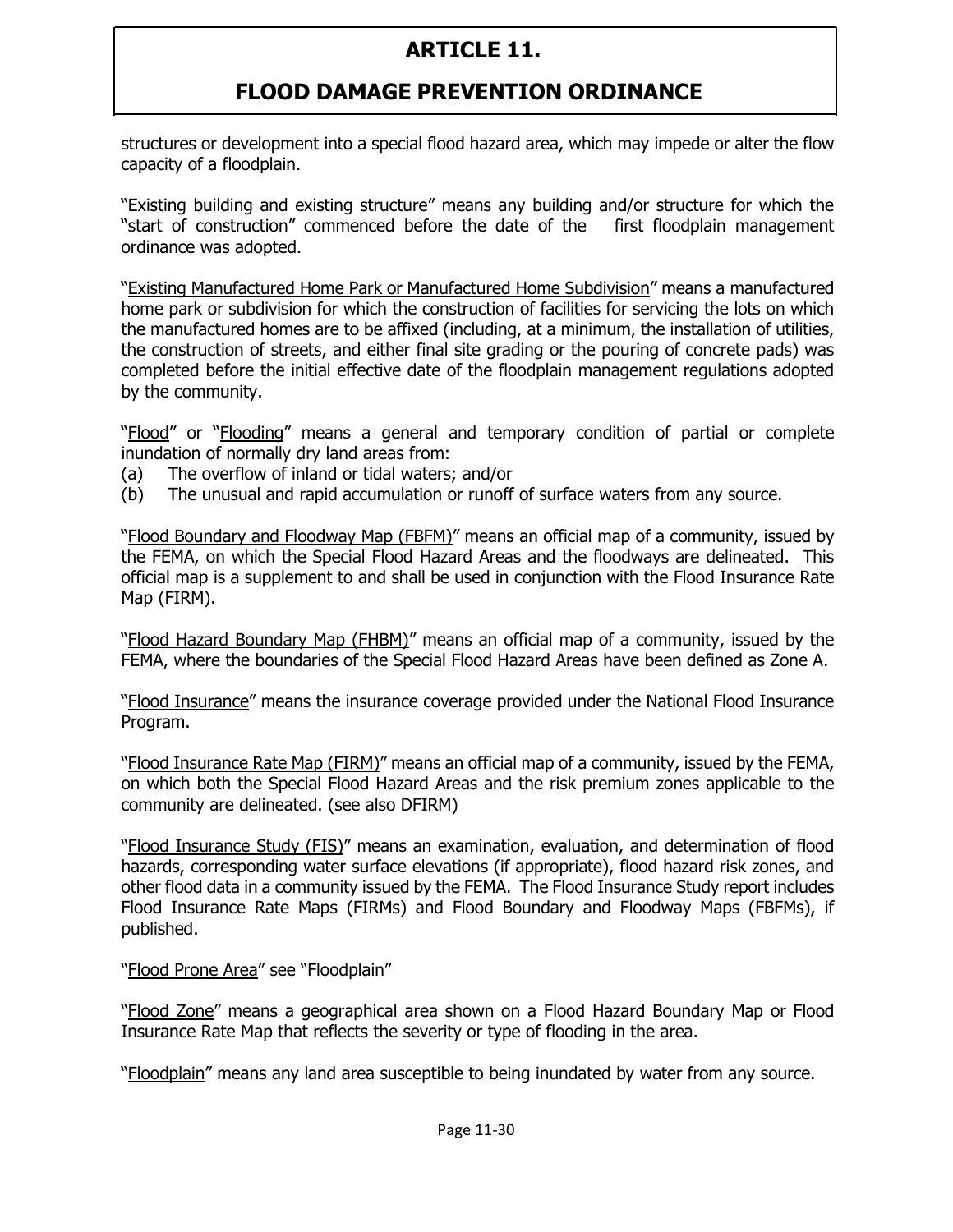### **FLOOD DAMAGE PREVENTION ORDINANCE**

"Floodplain Administrator" is the individual appointed to administer and enforce the floodplain management regulations.

"Floodplain Development Permit" means any type of permit that is required in conformance with the provisions of this ordinance, prior to the commencement of any development activity.

"Floodplain Management" means the operation of an overall program of corrective and preventive measures for reducing flood damage and preserving and enhancing, where possible, natural resources in the floodplain, including, but not limited to, emergency preparedness plans, flood control works, floodplain management regulations, and open space plans.

"Floodplain Management Regulations" means this ordinance and other zoning ordinances, subdivision regulations, building codes, health regulations, special purpose ordinances, and other applications of police power. This term describes federal, state or local regulations, in any combination thereof, which provide standards for preventing and reducing flood loss and damage.

"Floodproofing" means any combination of structural and nonstructural additions, changes, or adjustments to structures which reduce or eliminate flood damage to real estate or improved real property, water and sanitation facilities, structures, and their contents.

"Flood-resistant material" means any building product [material, component or system] capable of withstanding direct and prolonged contact (minimum 72 hours) with floodwaters without sustaining damage that requires more than low-cost cosmetic repair. Any material that is watersoluble or is not resistant to alkali or acid in water, including normal adhesives for above-grade use, is not flood-resistant. Pressure-treated lumber or naturally decay-resistant lumbers are acceptable flooring materials. Sheet-type flooring coverings that restrict evaporation from below and materials that are impervious, but dimensionally unstable are not acceptable. Materials that absorb or retain water excessively after submergence are not flood-resistant. Please refer to Technical Bulletin 2, Flood Damage-Resistant Materials Requirements, and available from the FEMA. Class 4 and 5 materials, referenced therein, are acceptable floodresistant materials.

"Floodway" means the channel of a river or other watercourse, including the area above a bridge or culvert when applicable, and the adjacent land areas that must be reserved in order to discharge the base flood without cumulatively increasing the water surface elevation more than one (1) foot.

"Floodway encroachment analysis" means an engineering analysis of the impact that a proposed encroachment into a floodway or non-encroachment area is expected to have on the floodway boundaries and flood levels during the occurrence of the base flood discharge. The evaluation shall be prepared by a qualified North Carolina licensed engineer using standard engineering methods and models.

"Freeboard" means the height added to the BFE to account for the many unknown factors that could contribute to flood heights greater than the height calculated for a selected size flood and floodway conditions, such as wave action, blockage of bridge or culvert openings, and the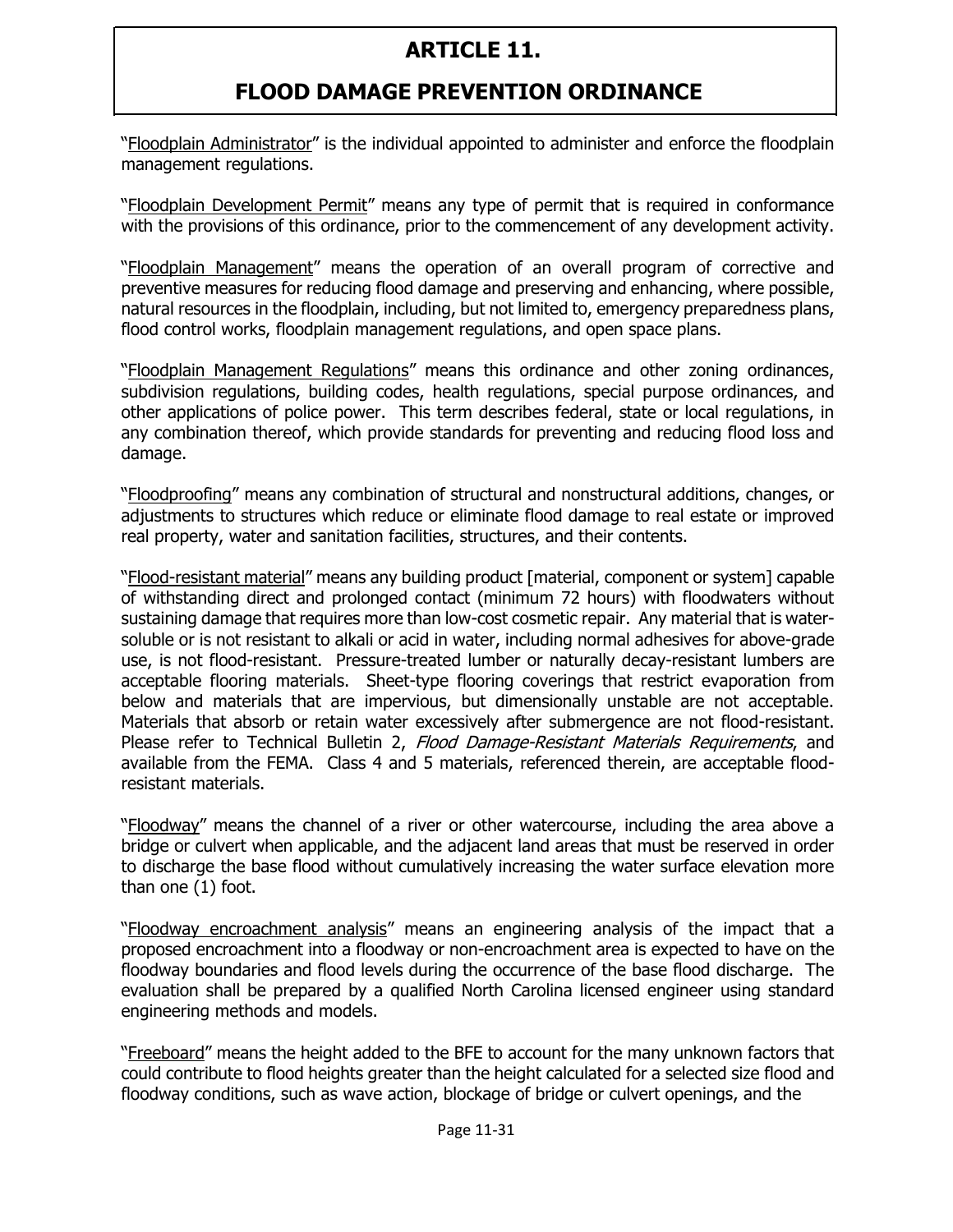### **FLOOD DAMAGE PREVENTION ORDINANCE**

hydrological effect of urbanization of the watershed. The BFE plus the freeboard establishes the "Regulatory Flood Protection Elevation".

"Functionally Dependent Facility" means a facility which cannot be used for its intended purpose unless it is located in close proximity to water, limited to a docking or port facility necessary for the loading and unloading of cargo or passengers, shipbuilding, or ship repair. The term does not include long-term storage, manufacture, sales, or service facilities.

"Hazardous Waste Management Facility" means, as defined in NCGS 130A, Article 9, a facility for the collection, storage, processing, treatment, recycling, recovery, or disposal of hazardous waste.

"Highest Adjacent Grade (HAG)" means the highest natural elevation of the ground surface, prior to construction, immediately next to the proposed walls of the structure.

"Historic Structure" means any structure that is:

- (a) Listed individually in the National Register of Historic Places (a listing maintained by the US Department of Interior) or preliminarily determined by the Secretary of Interior as meeting the requirements for individual listing on the National Register;
- (b) Certified or preliminarily determined by the Secretary of Interior as contributing to the historical significance of a registered historic district or a district preliminarily determined by the Secretary to qualify as a registered historic district;
- (c) Individually listed on a local inventory of historic landmarks in communities with a "Certified Local Government (CLG) Program"; or
- (d) Certified as contributing to the historical significance of a historic district designated by a community with a "Certified Local Government (CLG) Program."

Certified Local Government (CLG) Programs are approved by the US Department of the Interior in cooperation with the North Carolina Department of Cultural Resources through the State Historic Preservation Officer as having met the requirements of the National Historic Preservation Act of 1966 as amended in 1980.

"Letter of Map Change (LOMC)" means an official determination issued by FEMA that amends or revises an effective Flood Insurance Rate Map or Flood Insurance Study. Letters of Map Change include:

- (a) Letter of Map Amendment (LOMA): An official amendment, by letter, to an effective National Flood Insurance Program map. A LOMA is based on technical data showing that a property had been inadvertently mapped as being in the floodplain, but is actually on natural high ground above the base flood elevation. A LOMA amends the current effective Flood Insurance Rate Map and establishes that a specific property, portion of a property, or structure is not located in a special flood hazard area.
- (b) Letter of Map Revision (LOMR): A revision based on technical data that may show changes to flood zones, flood elevations, special flood hazard area boundaries and floodway delineations, and other planimetric features.
- (c) Letter of Map Revision Based on Fill (LOMR-F): A determination that a structure or parcel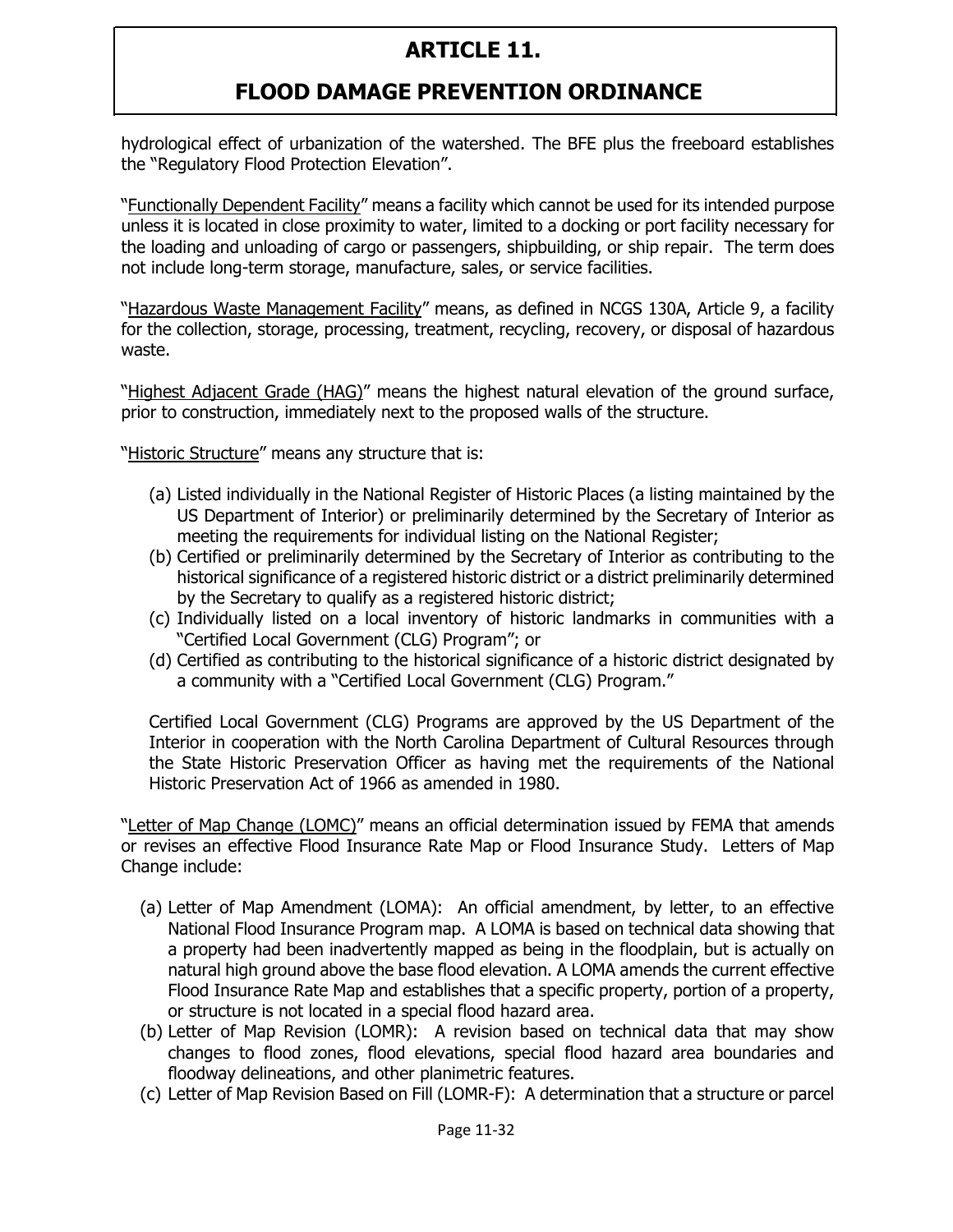# **FLOOD DAMAGE PREVENTION ORDINANCE**

of land has been elevated by fill above the BFE and is, therefore, no longer located within the special flood hazard area. In order to qualify for this determination, the fill must have been permitted and placed in accordance with the community's floodplain management regulations.

(d) Conditional Letter of Map Revision (CLOMR): A formal review and comment as to whether a proposed project complies with the minimum NFIP requirements for such projects with respect to delineation of special flood hazard areas. A CLOMR does not revise the effective Flood Insurance Rate Map or Flood Insurance Study; upon submission and approval of certified as-built documentation, a Letter of Map Revision may be issued by FEMA to revise the effective FIRM.

"Light Duty Truck" means any motor vehicle rated at 8,500 pounds Gross Vehicular Weight Rating or less which has a vehicular curb weight of 6,000 pounds or less and which has a basic vehicle frontal area of 45 square feet or less as defined in 40 CFR 86.082-2 and is:

- (a) Designed primarily for purposes of transportation of property or is a derivation of such a vehicle, or
- (b) Designed primarily for transportation of persons and has a capacity of more than 12 persons; or
- (c) Available with special features enabling off-street or off-highway operation and use.

"Lowest Adjacent Grade (LAG)" means the lowest elevation of the ground, sidewalk or patio slab immediately next to the building, or deck support, after completion of the building.

"Lowest Floor" means the lowest floor of the lowest enclosed area (including basement). An unfinished or flood resistant enclosure, usable solely for parking of vehicles, building access, or limited storage in an area other than a basement area is not considered a building's lowest floor, provided that such an enclosure is not built so as to render the structure in violation of the applicable non-elevation design requirements of this ordinance.

"Manufactured Home" means a structure, transportable in one or more sections, which is built on a permanent chassis and designed to be used with or without a permanent foundation when connected to the required utilities. The term "manufactured home" does not include a "recreational vehicle".

"Manufactured Home Park or Subdivision" means a parcel (or contiguous parcels) of land divided into two or more manufactured home lots for rent or sale.

"Market Value" means the building value, not including the land value and that of any accessory structures or other improvements on the lot. Market value may be established by independent certified appraisal; replacement cost depreciated for age of building and quality of construction (Actual Cash Value); or adjusted tax assessed values.

"New Construction" means structures for which the "start of construction" commenced on or after the effective date of the initial floodplain management regulations and includes any subsequent improvements to such structures.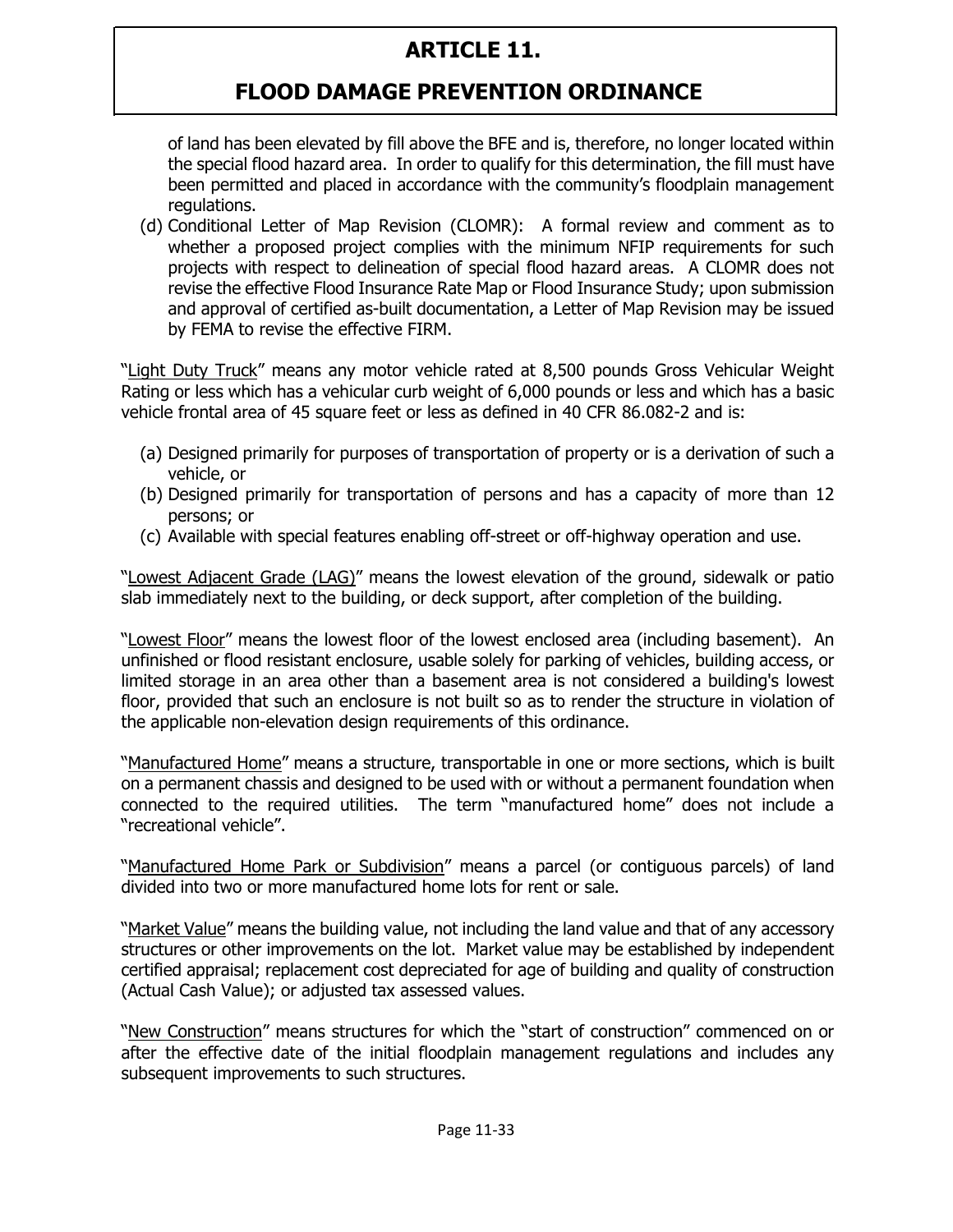# **FLOOD DAMAGE PREVENTION ORDINANCE**

"Non-Conversion Agreement" means a document stating that the owner will not convert or alter what has been constructed and approved. Violation of the agreement is considered a violation of the ordinance and, therefore, subject to the same enforcement procedures and penalties. The agreement must be filed with the recorded deed for the property. The agreement must show the clerk's or recorder's stamps and/or notations that the filing has been completed.

"Non-Encroachment Area (NEA)" means the channel of a river or other watercourse, including the area above a bridge or culvert when applicable, and the adjacent land areas that must be reserved in order to discharge the base flood without cumulatively increasing the water surface elevation more than one (1) foot as designated in the Flood Insurance Study report.

"Post-FIRM" means construction or other development for which the "start of construction" occurred on or after the effective date of the initial Flood Insurance Rate Map.

"Pre-FIRM" means construction or other development for which the "start of construction" occurred before the effective date of the initial Flood Insurance Rate Map.

"Principally Above Ground" means that at least 51% of the actual cash value of the structure is above ground.

"Public Safety" and/or "Nuisance" means anything which is injurious to the safety or health of an entire community or neighborhood, or any considerable number of persons, or unlawfully obstructs the free passage or use, in the customary manner, of any navigable lake, or river, bay, stream, canal, or basin.

"Recreational Vehicle (RV)" means a vehicle, which is:

- (a) Built on a single chassis;
- (b) 400 square feet or less when measured at the largest horizontal projection;
- (c) Designed to be self-propelled or permanently towable by a light duty truck;
- (d) Designed primarily not for use as a permanent dwelling, but as temporary living quarters for recreational, camping, travel, or seasonal use, and
- (e) Is fully licensed and ready for highway use.

"Reference Level" is the top of the lowest floor for structures within Special Flood Hazard Areas designated as Zones A, AE, AH, AO, A99. The reference level is the bottom of the lowest horizontal structural member of the lowest floor for structures within Special Flood Hazard Areas designated as Zone VE.

"Regulatory Flood Protection Elevation" means the "Base Flood Elevation" plus the "Freeboard". In "Special Flood Hazard Areas" where Base Flood Elevations (BFEs) have been determined, this elevation shall be the BFE plus two (2) feet freeboard). In "Special Flood Hazard Areas" where no BFE has been established, this elevation shall be at least two feet above the highest adjacent grade.

"Remedy a Violation" means to bring the structure or other development into compliance with state and community floodplain management regulations, or, if this is not possible, to reduce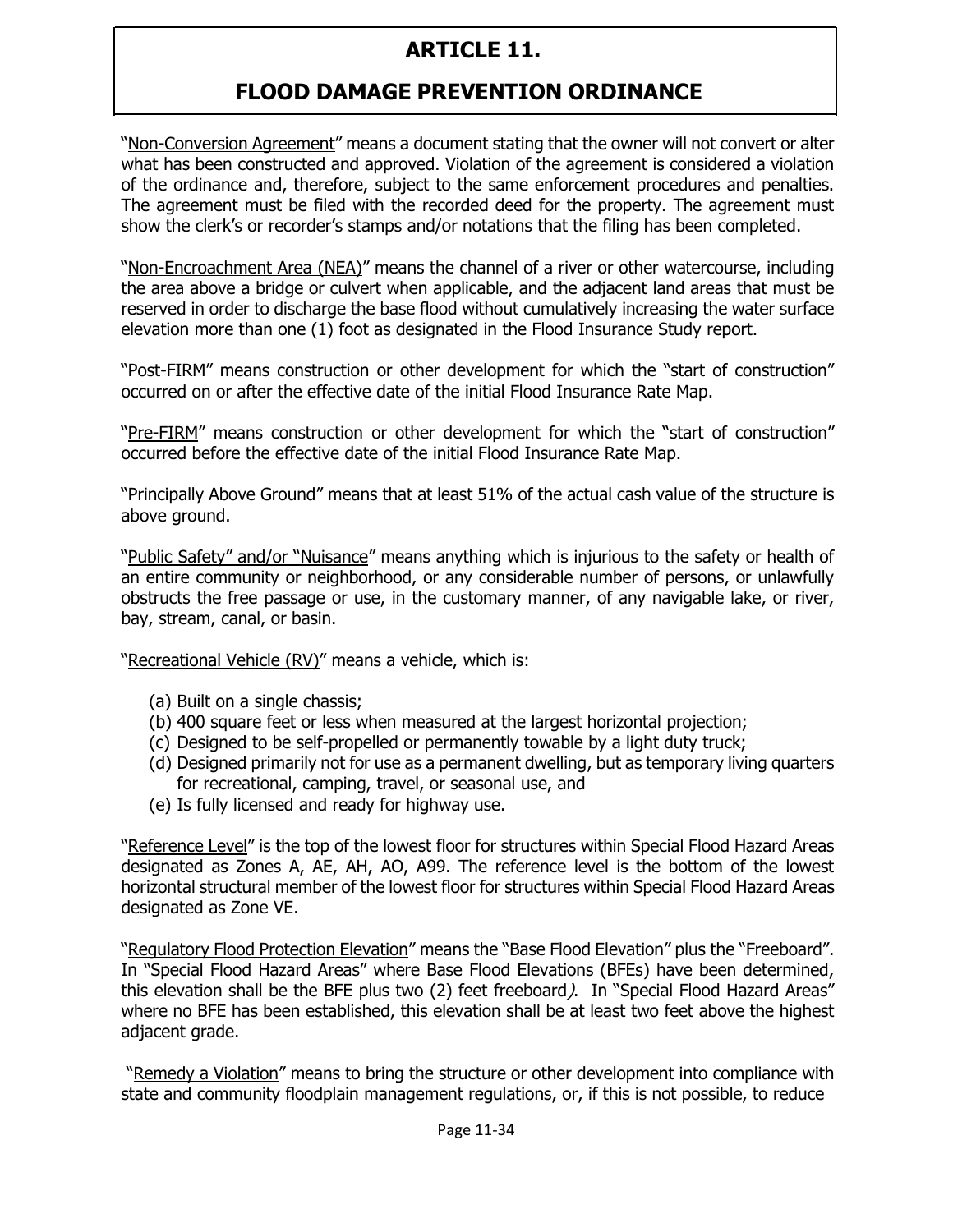# **FLOOD DAMAGE PREVENTION ORDINANCE**

the impacts of its noncompliance. Ways that impacts may be reduced include protecting the structure or other affected development from flood damages, implementing the enforcement provisions of the ordinance or otherwise deterring future similar violations, or reducing federal financial exposure with regard to the structure or other development.

"Riverine" means relating to, formed by, or resembling a river (including tributaries), stream, brook, etc.

"Salvage Yard" means any non-residential property used for the storage, collection, and/or recycling of any type of equipment, and including but not limited to vehicles, appliances and related machinery.

"Solid Waste Disposal Facility" means any facility involved in the disposal of solid waste, as defined in NCGS 130A-290(a)(35).

"Solid Waste Disposal Site" means, as defined in NCGS 130A-290(a)(36), any place at which solid wastes are disposed of by incineration, sanitary landfill, or any other method.

"Special Flood Hazard Area (SFHA)" means the land in the floodplain subject to a one percent (1%) or greater chance of being flooded in any given year, as determined in Section 11.2.2 of this ordinance.

"Start of Construction" includes substantial improvement, and means the date the building permit was issued provided the actual start of construction, repair, reconstruction, rehabilitation, addition placement, or other improvement was within 180 days of the permit date. The actual start means either the first placement of permanent construction of a structure on a site, such as the pouring of slab or footings, the installation of piles, the construction of columns, or any work beyond the stage of excavation; or the placement of a manufactured home on a foundation. Permanent construction does not include land preparation, such as clearing, grading, and filling; nor does it include the installation of streets and/or walkways; nor does it include excavation for a basement, footings, piers, or foundations or the erection of temporary forms; nor does it include the installation on the property of accessory buildings, such as garages or sheds not occupied as dwelling units or not part of the main structure. For a substantial improvement, the actual start of construction means the first alteration of any wall, ceiling, floor, or other structural part of the building, whether or not that alteration affects the external dimensions of the building.

"Structure" means a walled and roofed building, a manufactured home, or a gas, liquid, or liquefied gas storage tank that is principally above ground.

"Substantial Damage" means damage of any origin sustained by a structure during any oneyear period whereby the cost of restoring the structure to it's before damaged condition would equal or exceed 50 percent of the market value of the structure before the damage occurred. See definition of "substantial improvement". Substantial damage also means flood-related damage sustained by a structure on two separate occasions during a 10-year period for which the cost of repairs at the time of each such flood event, on the average, equals or exceeds 25 percent of the market value of the structure before the damage occurred.